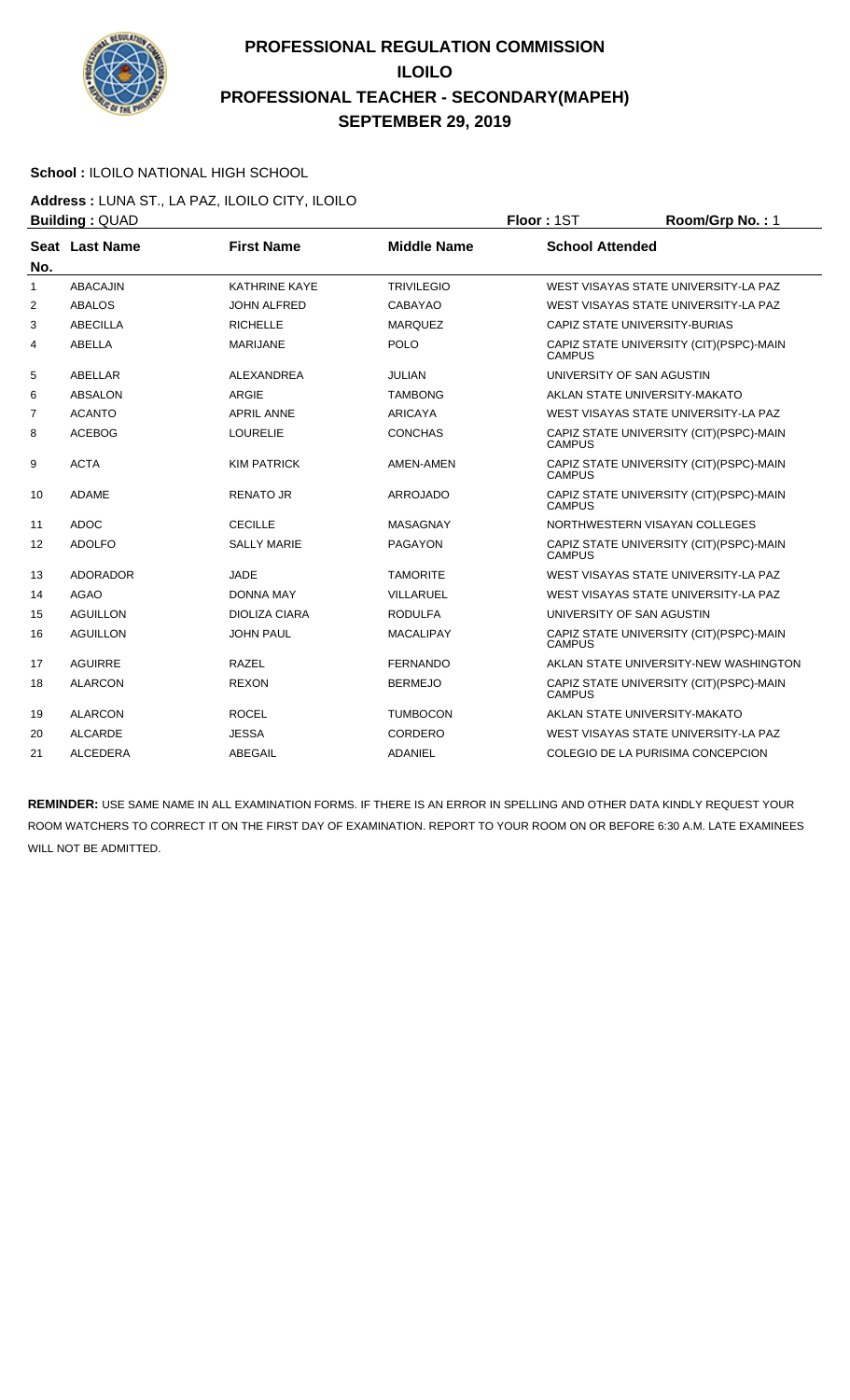

### **School :** ILOILO NATIONAL HIGH SCHOOL

**Address :** LUNA ST., LA PAZ, ILOILO CITY, ILOILO **Building : QUAD Floor : 1ST Room/Grp No. : 2** 

| No. | Seat Last Name     | <b>First Name</b>   | <b>Middle Name</b> | <b>School Attended</b>                                     |
|-----|--------------------|---------------------|--------------------|------------------------------------------------------------|
| 1   | <b>ALCORIN</b>     | <b>EUSELA</b>       | <b>ARANCILLO</b>   | WEST VISAYAS STATE UNIVERSITY-LA PAZ                       |
| 2   | <b>ALFARAS</b>     | <b>JOSEPH ROMEO</b> | EBEDO              | UNIVERSITY OF SAN AGUSTIN                                  |
| 3   | <b>ALIM</b>        | <b>ROSEVIENE</b>    | <b>CAGUD</b>       | <b>CENTRAL PHILIPPINE UNIVERSITY</b>                       |
| 4   | <b>ALIMEN</b>      | <b>JESSA</b>        | <b>FACURA</b>      | CAPIZ STATE UNIVERSITY (CIT) (PSPC)-MAIN<br><b>CAMPUS</b>  |
| 5   | <b>ALINSOG</b>     | <b>ARLENE</b>       | <b>CORROS</b>      | CAPIZ STATE UNIVERSITY (CIT) (PSPC)-MAIN<br><b>CAMPUS</b>  |
| 6   | <b>ALINTAVO</b>    | <b>LYKA</b>         | <b>SUBERE</b>      | CARLOS A. HILADO MEMORIAL STATE COLLEGE-<br><b>TALISAY</b> |
| 7   | <b>ALOJAMIENTO</b> | <b>KAREN</b>        | <b>RELIMBO</b>     | NORTHWESTERN VISAYAN COLLEGES                              |
| 8   | <b>ALORICO</b>     | <b>MERGIL</b>       | <b>VILLARUZ</b>    | CAPIZ STATE UNIVERSITY (CIT)(PSPC)-MAIN<br><b>CAMPUS</b>   |
| 9   | <b>AMACIO</b>      | GIA                 | <b>PROTACIO</b>    | AKLAN STATE UNIVERSITY-NEW WASHINGTON                      |
| 10  | <b>AMAHIDO</b>     | <b>WENDY MARIE</b>  | <b>PANTINOS</b>    | WEST VISAYAS STATE UNIVERSITY-LA PAZ                       |
| 11  | <b>AMBASA</b>      | <b>ERICKA</b>       | <b>PACLIBAR</b>    | WEST VISAYAS STATE UNIVERSITY-LA PAZ                       |
| 12  | AMO                | RHEA BEA            | <b>ADREMESIN</b>   | CAPIZ STATE UNIVERSITY (CIT) (PSPC)-MAIN<br><b>CAMPUS</b>  |
| 13  | <b>AMPARADO</b>    | <b>DEO</b>          | <b>DAVID</b>       | <b>CENTRAL PHILIPPINE UNIVERSITY</b>                       |
| 14  | <b>ANATAN</b>      | LOUISE DOMINIQUE    | <b>JORDAN</b>      | UNIVERSITY OF SAN AGUSTIN                                  |
| 15  | <b>ANDRADA</b>     | <b>CANDY MAE</b>    |                    | CAPIZ STATE UNIVERSITY (CIT)(PSPC)-MAIN<br><b>CAMPUS</b>   |
| 16  | <b>ANDRADA</b>     | <b>ZELNEY</b>       | <b>TARRAZONA</b>   | WEST VISAYAS STATE UNIVERSITY-LA PAZ                       |
| 17  | <b>ANDRES</b>      | <b>DANDY</b>        | <b>VALLITE</b>     | CAPIZ STATE UNIVERSITY (CIT)(PSPC)-MAIN<br><b>CAMPUS</b>   |
| 18  | ANGELO             | <b>JAMES</b>        | <b>BERAYE</b>      | WEST VISAYAS STATE UNIVERSITY-LA PAZ                       |
| 19  | <b>ANTILA</b>      | <b>MERYLLE</b>      | <b>PRADO</b>       | NORTHWESTERN VISAYAN COLLEGES                              |
| 20  | APA-AP             | <b>EUHL FRIO</b>    | <b>PASAJE</b>      | CAPIZ STATE UNIVERSITY (CIT) (PSPC)-MAIN<br><b>CAMPUS</b>  |
| 21  | <b>ARANETA</b>     | <b>JONEL</b>        | <b>SUNGA</b>       | CAPIZ STATE UNIVERSITY (CIT) (PSPC)-MAIN<br><b>CAMPUS</b>  |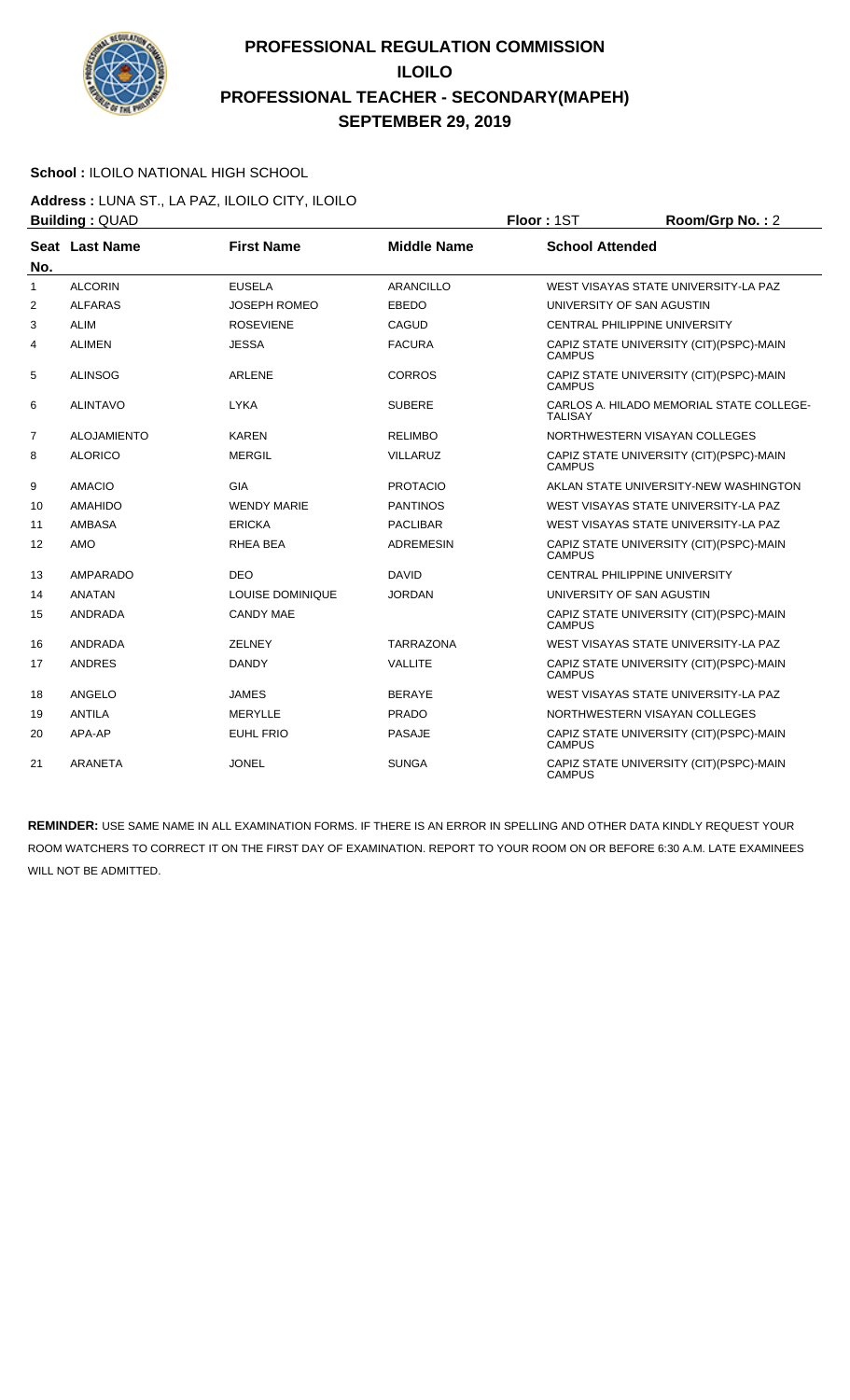

### **School :** ILOILO NATIONAL HIGH SCHOOL

**Address :** LUNA ST., LA PAZ, ILOILO CITY, ILOILO **Building : QUAD Floor : 1ST Room/Grp No. : 3** 

| No.            | Seat Last Name    | <b>First Name</b>   | <b>Middle Name</b> | <b>School Attended</b>                                    |
|----------------|-------------------|---------------------|--------------------|-----------------------------------------------------------|
| $\mathbf{1}$   | ARE               | <b>FENNY ROSE</b>   | CANINDO            | WEST VISAYAS STATE UNIVERSITY-LA PAZ                      |
| 2              | ARLANZA           | <b>GLENN</b>        | <b>MORALES</b>     | WEST VISAYAS STATE UNIVERSITY-LA PAZ                      |
| 3              | <b>ARROYO</b>     | <b>EUNICE JOY</b>   | <b>MADAYAG</b>     | CAPIZ STATE UNIVERSITY (CIT)(PSPC)-MAIN<br><b>CAMPUS</b>  |
| 4              | ARSAGA            | <b>VIVIAN</b>       | <b>GARGARITA</b>   | UNIVERSITY OF SAN AGUSTIN                                 |
| 5              | <b>ASPERO</b>     | <b>BENIEL FRANK</b> | <b>BERNAS</b>      | WEST VISAYAS STATE UNIVERSITY-LA PAZ                      |
| 6              | <b>ASUNCION</b>   | <b>JANE</b>         | <b>EMPING</b>      | AKLAN STATE UNIVERSITY-NEW WASHINGTON                     |
| $\overline{7}$ | <b>BACARRO</b>    | LHYNDY              | <b>LACHICA</b>     | CAPIZ STATE UNIVERSITY (CIT) (PSPC)-MAIN<br><b>CAMPUS</b> |
| 8              | <b>BADAYOS</b>    | <b>LILET</b>        | <b>IBES</b>        | WEST VISAYAS STATE UNIVERSITY-LA PAZ                      |
| 9              | <b>BADILLO</b>    | <b>REYMARIE</b>     | <b>TORRES</b>      | CAPIZ STATE UNIVERSITY (CIT) (PSPC)-MAIN<br><b>CAMPUS</b> |
| 10             | <b>BAGAHANSOL</b> | <b>ERMA JOLINE</b>  | <b>SATINGASIN</b>  | <b>TAÑON COLLEGE</b>                                      |
| 11             | <b>BAITAN</b>     | SHEEHAN VIN         | <b>GAMBOA</b>      | WEST VISAYAS STATE UNIVERSITY-LA PAZ                      |
| 12             | <b>BAJADA</b>     | <b>JANEL GRACE</b>  | <b>AGUIRRE</b>     | CAPIZ STATE UNIVERSITY (CIT)(PSPC)-MAIN<br><b>CAMPUS</b>  |
| 13             | <b>BALASOTO</b>   | <b>MYRA</b>         | <b>QUICOSA</b>     | WEST VISAYAS STATE UNIVERSITY-LA PAZ                      |
| 14             | <b>BALATUCAN</b>  | SHELLA MAE          | <b>ENOPIA</b>      | CAPIZ STATE UNIVERSITY (CIT) (PSPC)-MAIN<br><b>CAMPUS</b> |
| 15             | <b>BALOLO</b>     | <b>ROSE ANN</b>     | VILLANUEVA         | CAPIZ STATE UNIVERSITY (CIT)(PSPC)-MAIN<br><b>CAMPUS</b>  |
| 16             | <b>BALTAZAR</b>   | <b>JAYLYNE</b>      | <b>DALIDA</b>      | AKLAN STATE UNIVERSITY-NEW WASHINGTON                     |
| 17             | <b>BALURAN</b>    | EDIL JOY            | ARELLADO           | WEST VISAYAS STATE UNIVERSITY-LA PAZ                      |
| 18             | <b>BANAYLO</b>    | <b>NICHOLE</b>      | <b>MELLIZA</b>     | WEST VISAYAS STATE UNIVERSITY-LA PAZ                      |
| 19             | <b>BANGCAYA</b>   | <b>PRECIOUS GAY</b> | <b>CASIMERO</b>    | NORTHWESTERN VISAYAN COLLEGES                             |
| 20             | <b>BANTARAN</b>   | NIÑA ROSE           | <b>MIANO</b>       | AKLAN STATE UNIVERSITY-NEW WASHINGTON                     |
| 21             | <b>BARAQUIO</b>   | RANILLIO            |                    | AKLAN STATE UNIVERSITY-NEW WASHINGTON                     |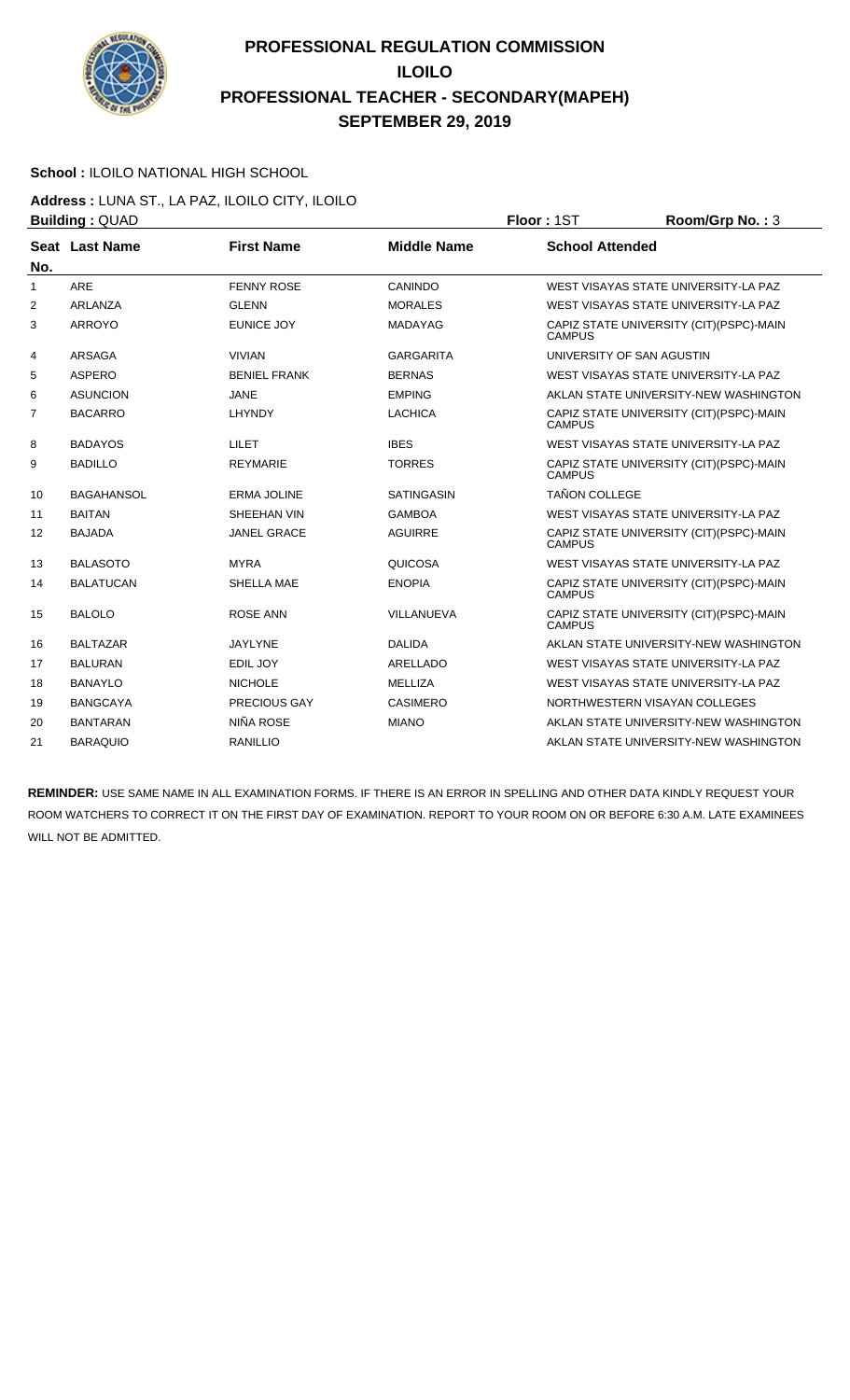

#### **School :** ILOILO NATIONAL HIGH SCHOOL

**Address :** LUNA ST., LA PAZ, ILOILO CITY, ILOILO **Building : QUAD Floor : 1ST Room/Grp No. : 4** 

| No.            | Seat Last Name     | <b>First Name</b>    | <b>Middle Name</b> | <b>School Attended</b>                                    |
|----------------|--------------------|----------------------|--------------------|-----------------------------------------------------------|
| $\mathbf{1}$   | <b>BAROWA</b>      | SHEENE SHEENE        | <b>COLOMER</b>     | AKLAN STATE UNIVERSITY-MAKATO                             |
| $\overline{2}$ | <b>BARREDO</b>     | <b>SHARMAINE</b>     |                    | CAPIZ STATE UNIVERSITY (CIT)(PSPC)-MAIN<br><b>CAMPUS</b>  |
| 3              | <b>BARROQUILLO</b> | <b>NORELYN</b>       | <b>DUMAGPI</b>     | CAPIZ STATE UNIVERSITY (CIT)(PSPC)-MAIN<br><b>CAMPUS</b>  |
| 4              | <b>BASINILLO</b>   | <b>REYNAN</b>        | <b>BENAVIDES</b>   | CAPIZ STATE UNIVERSITY (CIT) (PSPC)-MAIN<br><b>CAMPUS</b> |
| 5              | <b>BAULA</b>       | <b>FELY</b>          | <b>BASULGAN</b>    | <b>CENTRAL PHILIPPINE UNIVERSITY</b>                      |
| 6              | <b>BAUTISTA</b>    | <b>ARNILENE</b>      | <b>PERALTA</b>     | AKLAN STATE UNIVERSITY-NEW WASHINGTON                     |
| 7              | <b>BAUTISTA</b>    | <b>ROSELLE</b>       | ANDRADE            | AKLAN STATE UNIVERSITY-NEW WASHINGTON                     |
| 8              | <b>BAYOUIN</b>     | PERLY                | <b>GARCIA</b>      | CAPIZ STATE UNIVERSITY-BURIAS                             |
| 9              | <b>BEATING</b>     | <b>JOSEPH</b>        | <b>BEDAN</b>       | UNIVERSITY OF SAN AGUSTIN                                 |
| 10             | <b>BELIRAN</b>     | <b>KIRK DOVIE</b>    | <b>MONTERO</b>     | WEST VISAYAS STATE UNIVERSITY-LA PAZ                      |
| 11             | <b>BELLEZA</b>     | <b>MARIA JEORJIE</b> |                    | CAPIZ STATE UNIVERSITY (CIT) (PSPC)-MAIN<br><b>CAMPUS</b> |
| 12             | <b>BELVIS</b>      | <b>SHYRRAMI</b>      | LOPE               | CAPIZ STATE UNIVERSITY (CIT) (PSPC)-MAIN<br><b>CAMPUS</b> |
| 13             | <b>BEREBE</b>      | <b>RONALD</b>        | <b>CESCAR</b>      | CAPIZ STATE UNIVERSITY-BURIAS                             |
| 14             | <b>BERNAL</b>      | <b>EXCELSIS</b>      | <b>ALVAREZ</b>     | <b>CENTRAL PHILIPPINE UNIVERSITY</b>                      |
| 15             | <b>BERNARDINO</b>  | <b>ENAH NICOLE</b>   | <b>CANDELARIO</b>  | CAPIZ STATE UNIVERSITY (CIT) (PSPC)-MAIN<br><b>CAMPUS</b> |
| 16             | <b>BERTE</b>       | <b>MA JENITH</b>     | <b>DELIMA</b>      | CAPIZ STATE UNIVERSITY (CIT) (PSPC)-MAIN<br><b>CAMPUS</b> |
| 17             | <b>BERUNIO</b>     | <b>MARY JEAN</b>     | <b>MAHINAY</b>     | CAPIZ STATE UNIVERSITY (CIT) (PSPC)-MAIN<br><b>CAMPUS</b> |
| 18             | <b>BESA</b>        | <b>CHRISTIAN MAY</b> | <b>DAOG</b>        | FILAMER CHRISTIAN COLLEGE                                 |
| 19             | <b>BESIN</b>       | <b>RUBY ANN</b>      | <b>EMBERADOR</b>   | UNIVERSITY OF SAN AGUSTIN                                 |
| 20             | <b>BINDO</b>       | <b>ANNA MAE</b>      | <b>VILLEZA</b>     | CAPIZ STATE UNIVERSITY (CIT)(PSPC)-MAIN<br><b>CAMPUS</b>  |
| 21             | <b>BITBIT</b>      | <b>TRISHA MAE</b>    | AMEDO              | WEST VISAYAS STATE UNIVERSITY-LA PAZ                      |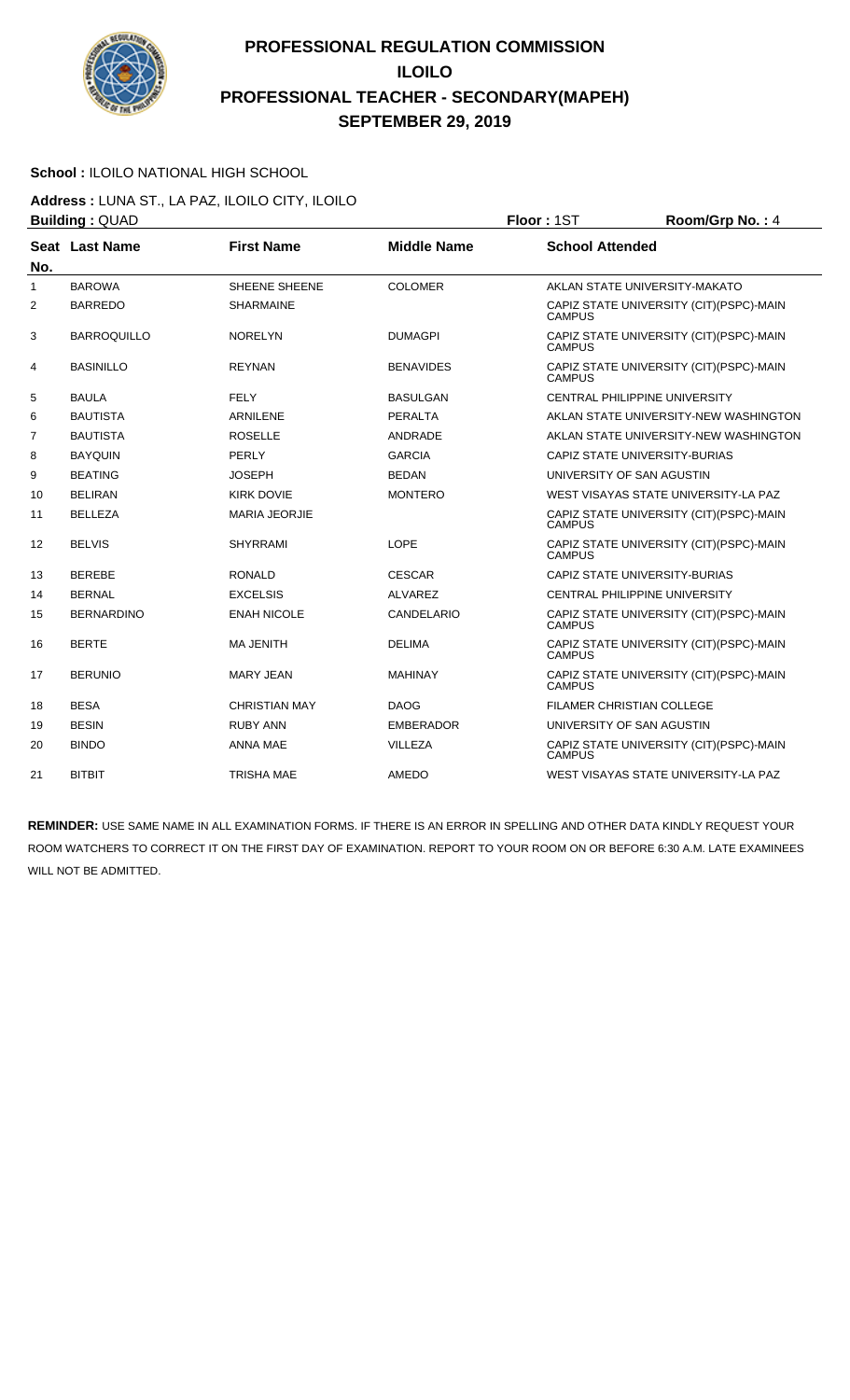

### **School :** ILOILO NATIONAL HIGH SCHOOL

**Address :** LUNA ST., LA PAZ, ILOILO CITY, ILOILO **Building : QUAD Floor : 1ST Room/Grp No. : 5** 

| No.            | Seat Last Name   | <b>First Name</b>     | <b>Middle Name</b> | <b>School Attended</b>                                     |
|----------------|------------------|-----------------------|--------------------|------------------------------------------------------------|
| 1              | <b>BOLIDO</b>    | <b>JOANAH MARIE</b>   | <b>REBADOMIA</b>   | CAPIZ STATE UNIVERSITY (CIT)(PSPC)-MAIN<br><b>CAMPUS</b>   |
| 2              | <b>BOLIVAR</b>   | <b>LEONERE</b>        | <b>TUTOR</b>       | CARLOS A. HILADO MEMORIAL STATE COLLEGE-<br><b>TALISAY</b> |
| 3              | <b>BONIFACIO</b> | <b>ALDIN</b>          | <b>AMADOR</b>      | AKLAN STATE UNIVERSITY-NEW WASHINGTON                      |
| 4              | <b>BORCE</b>     | <b>MA SHAINA</b>      | DE ASIS            | CAPIZ STATE UNIVERSITY (CIT) (PSPC)-MAIN<br><b>CAMPUS</b>  |
| 5              | <b>BORDA</b>     | <b>KEN MARGARETH</b>  | <b>JALLORINA</b>   | CAPIZ STATE UNIVERSITY (CIT) (PSPC)-MAIN<br><b>CAMPUS</b>  |
| 6              | <b>BORNALES</b>  | <b>JEARLYN</b>        | <b>VICTORIANO</b>  | COLEGIO DE LA PURISIMA CONCEPCION                          |
| $\overline{7}$ | <b>BORNALES</b>  | <b>JIM</b>            | <b>DEPARON</b>     | CAPIZ STATE UNIVERSITY (CIT)(PSPC)-MAIN<br><b>CAMPUS</b>   |
| 8              | <b>BOSQUE</b>    | <b>JOEFEL DOMINIC</b> | <b>PALMA</b>       | WEST VISAYAS STATE UNIVERSITY-LA PAZ                       |
| 9              | <b>BRASILEÑO</b> | <b>DEMI GRACE</b>     | FERNANDEZ          | WEST VISAYAS STATE UNIVERSITY-LA PAZ                       |
| 10             | <b>BRILLO</b>    | <b>NOELYN</b>         | <b>BORRO</b>       | CAPIZ STATE UNIVERSITY (CIT) (PSPC)-MAIN<br><b>CAMPUS</b>  |
| 11             | <b>BRITO</b>     | <b>MIRRIAM</b>        | <b>TODELA</b>      | CENTRAL PHILIPPINE UNIVERSITY                              |
| 12             | <b>BUGNA</b>     | ZAIK                  | <b>RONCAL</b>      | WEST VISAYAS STATE UNIVERSITY-LA PAZ                       |
| 13             | <b>BULQUERIN</b> | <b>HEZEL MAE</b>      | <b>SUGIAN</b>      | CAPIZ STATE UNIVERSITY (CIT) (PSPC)-MAIN<br><b>CAMPUS</b>  |
| 14             | <b>BUNDA</b>     | <b>DIANNE ROSE</b>    | <b>SUA</b>         | WEST VISAYAS STATE UNIVERSITY-LA PAZ                       |
| 15             | <b>BUSAYONG</b>  | <b>JASON</b>          | <b>CABRIETO</b>    | WEST VISAYAS STATE UNIVERSITY-LA PAZ                       |
| 16             | CABALONGA        | <b>ALVIN JOHN</b>     | CANTALLOPEZ        | WEST VISAYAS STATE UNIVERSITY-LA PAZ                       |
| 17             | <b>CABREJAS</b>  | <b>LEZLIE</b>         | <b>NOMANANAP</b>   | WEST VISAYAS STATE UNIVERSITY-LA PAZ                       |
| 18             | <b>CABUTAD</b>   | <b>JHON PHILIP IV</b> | <b>AMANDE</b>      | WEST VISAYAS STATE UNIVERSITY-LA PAZ                       |
| 19             | CACHO            | <b>FEBBIE MAE</b>     | <b>BELBAR</b>      | WEST VISAYAS STATE UNIVERSITY-LA PAZ                       |
| 20             | CALVO            | <b>ELYSSA MAE</b>     | LLANERA            | CAPIZ STATE UNIVERSITY (CIT) (PSPC)-MAIN<br><b>CAMPUS</b>  |
| 21             | CALZADO          | TRISHA MARGARITA      | <b>DIONIO</b>      | UNIVERSITY OF SAN AGUSTIN                                  |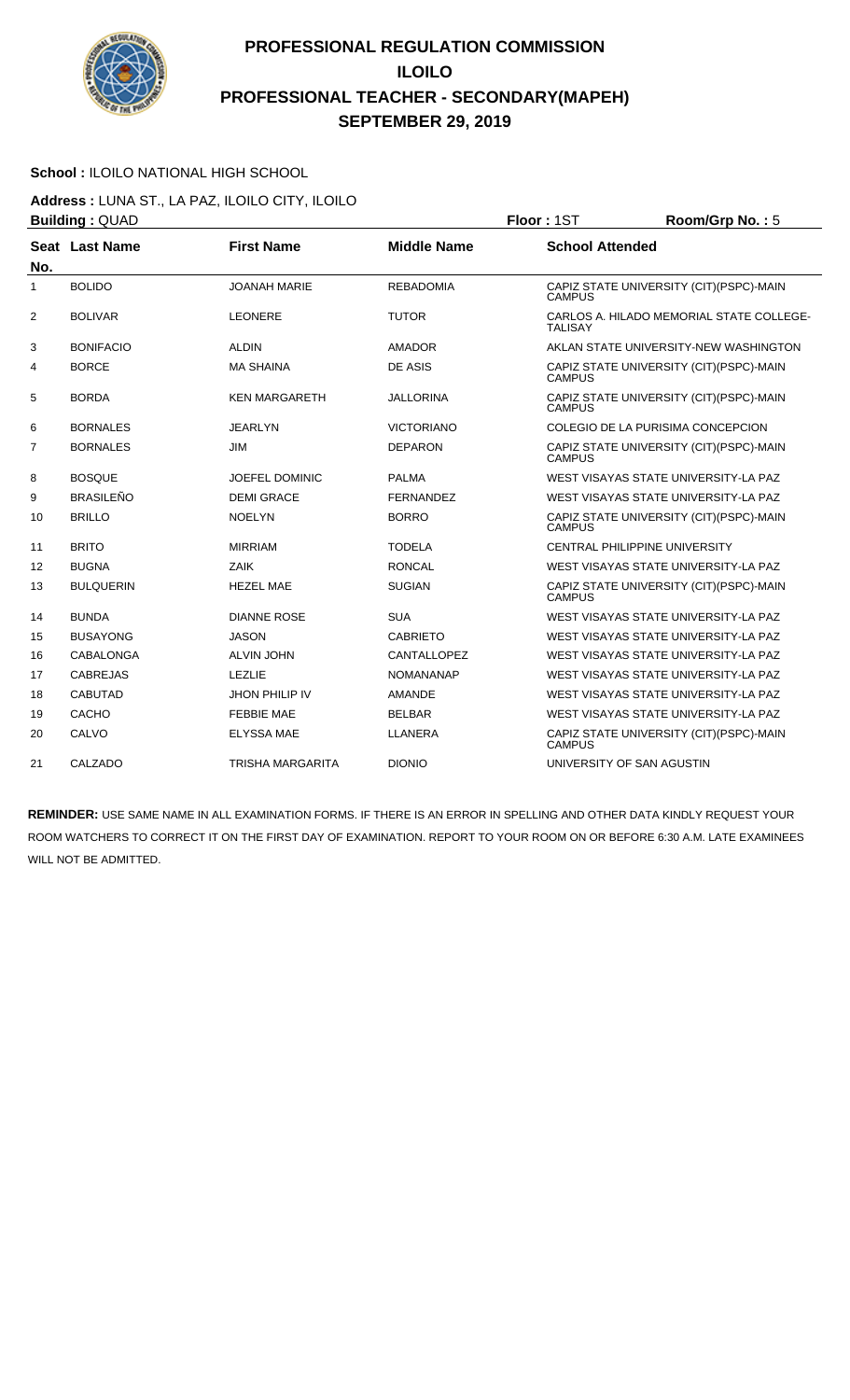

### **School :** ILOILO NATIONAL HIGH SCHOOL

**Address :** LUNA ST., LA PAZ, ILOILO CITY, ILOILO **Building : QUAD Floor : 1ST Room/Grp No. : 6** 

| No.            | Seat Last Name  | <b>First Name</b>   | <b>Middle Name</b> | <b>School Attended</b>                                    |
|----------------|-----------------|---------------------|--------------------|-----------------------------------------------------------|
| 1              | CAM             | <b>EDYNIL CARL</b>  | <b>ANONAT</b>      | CAPIZ STATE UNIVERSITY (CIT)(PSPC)-MAIN<br><b>CAMPUS</b>  |
| 2              | <b>CAMPOS</b>   | <b>ELVIN</b>        | <b>LAMBUSON</b>    | CAPIZ STATE UNIVERSITY-BURIAS                             |
| 3              | <b>CAÑEDA</b>   | <b>HARAH MAE</b>    | <b>MORALDA</b>     | UNIVERSITY OF SAN AGUSTIN                                 |
| 4              | <b>CAÑONERO</b> | <b>JESSA</b>        | <b>PAULINO</b>     | CAPIZ STATE UNIVERSITY (CIT) (PSPC)-MAIN<br><b>CAMPUS</b> |
| 5              | <b>CANONG</b>   | <b>REMIA</b>        | <b>DENOSTA</b>     | CAPIZ STATE UNIVERSITY (CIT) (PSPC)-MAIN<br><b>CAMPUS</b> |
| 6              | CAPAJO          | <b>MIKE</b>         | PANGANTIHON        | WEST VISAYAS STATE UNIVERSITY-LA PAZ                      |
| $\overline{7}$ | CARANO-O        | <b>BERNABE</b>      | <b>BESANA</b>      | CAPIZ STATE UNIVERSITY (CIT) (PSPC)-MAIN<br><b>CAMPUS</b> |
| 8              | <b>CARSOLA</b>  | <b>JANCHEL</b>      | VILLANUEVA         | AKLAN STATE UNIVERSITY-NEW WASHINGTON                     |
| 9              | CARTAGENA       | <b>CAMELLE ROSE</b> | <b>LEBANAN</b>     | <b>CENTRAL PHILIPPINE UNIVERSITY</b>                      |
| 10             | <b>CARTER</b>   | <b>ERVIN</b>        | <b>CABIZAN</b>     | UNIVERSITY OF SAN AGUSTIN                                 |
| 11             | <b>CASIPING</b> | <b>BREIN</b>        | <b>GILE</b>        | AKLAN STATE UNIVERSITY-NEW WASHINGTON                     |
| 12             | CASTRO          | <b>SHEEN</b>        | CARANGAN           | LA CARLOTA CITY COMMUNITY COLLEGE                         |
| 13             | <b>CATALAN</b>  | <b>MARVIN</b>       | <b>DEOCAMPO</b>    | CAPIZ STATE UNIVERSITY (CIT)(PSPC)-MAIN<br><b>CAMPUS</b>  |
| 14             | <b>CATALAN</b>  | SIR JOHN            | VARELA             | UNIVERSITY OF SAN AGUSTIN                                 |
| 15             | <b>CATALINO</b> | <b>LEANNAH FAYE</b> | <b>CADIENA</b>     | WEST VISAYAS STATE UNIVERSITY-LA PAZ                      |
| 16             | CATALOCTOCAN    | <b>WILFREDO JR</b>  | LEABAN             | CENTRAL PHILIPPINE UNIVERSITY                             |
| 17             | CAWALING        | NIÑA GRACE          | PORAL              | AKLAN STATE UNIVERSITY-MAKATO                             |
| 18             | <b>CAWALING</b> | <b>RHEZZY</b>       | <b>TAGLAY</b>      | AKLAN STATE UNIVERSITY-MAKATO                             |
| 19             | <b>CEJAR</b>    | <b>KAYE</b>         | <b>SIVA</b>        | WEST VISAYAS STATE UNIVERSITY-LA PAZ                      |
| 20             | <b>CERADO</b>   | <b>EMIE</b>         | <b>NILMAR</b>      | CAPIZ STATE UNIVERSITY (CIT)(PSPC)-MAIN<br><b>CAMPUS</b>  |
| 21             | CEREZO          | <b>ERICA</b>        | <b>TUMLOS</b>      | AKLAN STATE UNIVERSITY-MAKATO                             |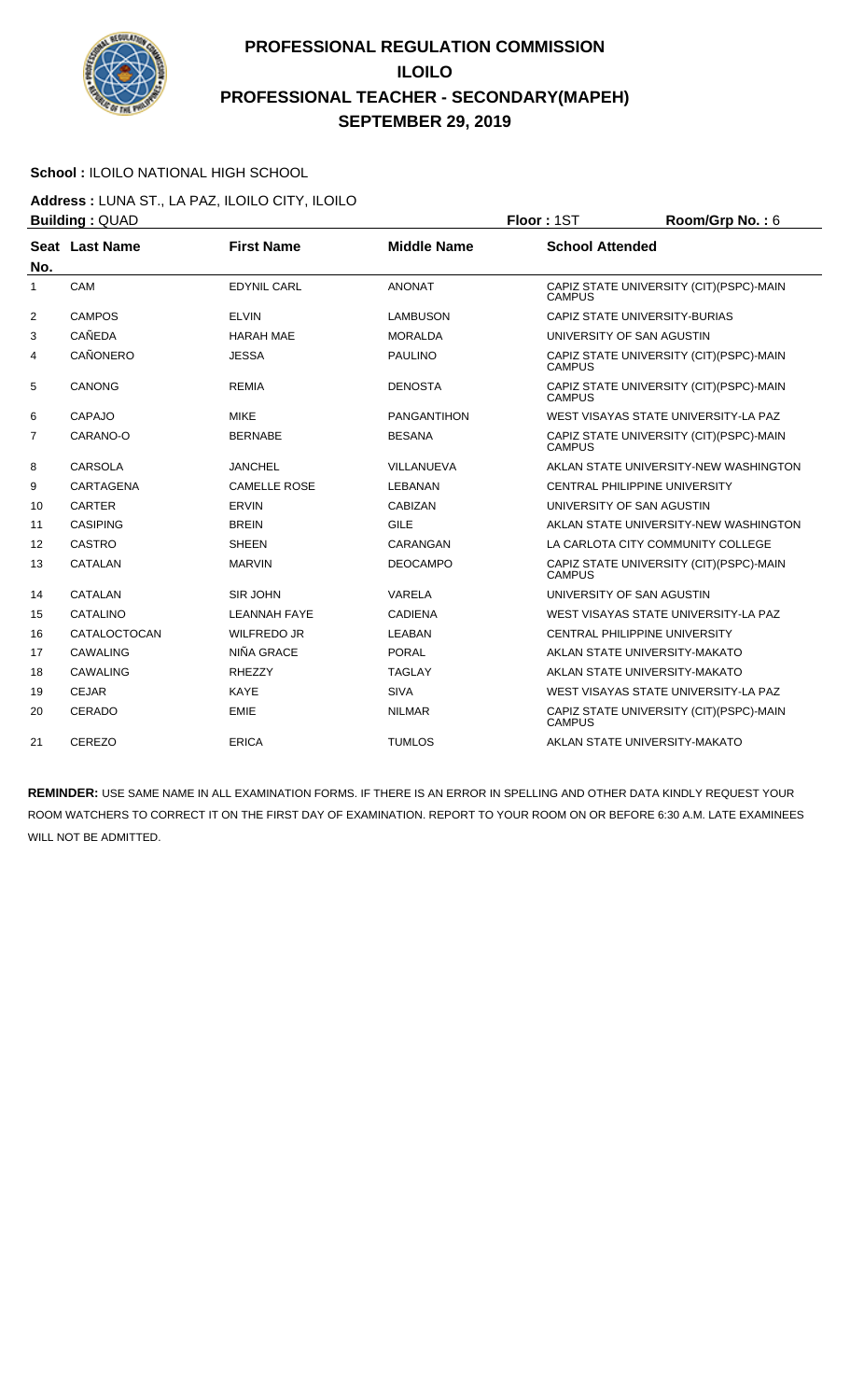

### **School :** ILOILO NATIONAL HIGH SCHOOL

**Address :** LUNA ST., LA PAZ, ILOILO CITY, ILOILO **Building : QUAD <b>Floor : 1ST Room/Grp No. : 7** 

| No.            | Seat Last Name  | <b>First Name</b>     | <b>Middle Name</b> | <b>School Attended</b>                                    |
|----------------|-----------------|-----------------------|--------------------|-----------------------------------------------------------|
| 1              | <b>CERIA</b>    | <b>JEANNIE</b>        | <b>OCIDO</b>       | WEST VISAYAS STATE UNIVERSITY-LA PAZ                      |
| $\overline{2}$ | <b>CERVAS</b>   | <b>DIVINE GRACE</b>   | AMPARO             | CAPIZ STATE UNIVERSITY (CIT) (PSPC)-MAIN<br><b>CAMPUS</b> |
| 3              | <b>CLARIN</b>   | <b>MARK CHRISTIAN</b> | <b>BAES</b>        | COLEGIO DE LA PURISIMA CONCEPCION                         |
| 4              | <b>CLAUDIO</b>  | <b>MARK JOSEPH</b>    | <b>SUBALDO</b>     | WEST VISAYAS STATE UNIVERSITY-LA PAZ                      |
| 5              | <b>COGNITO</b>  | PRINCES JOY           | <b>BARCELONA</b>   | WEST VISAYAS STATE UNIVERSITY-LA PAZ                      |
| 6              | <b>COLMO</b>    | <b>EDILYN</b>         | <b>DELFIN</b>      | <b>FILAMER CHRISTIAN COLLEGE</b>                          |
| $\overline{7}$ | <b>COMPLIZA</b> | <b>PAULA</b>          | CABALLERO          | CENTRAL PHILIPPINE UNIVERSITY                             |
| 8              | <b>CORCINO</b>  | <b>KATHY</b>          | <b>BALTAZAR</b>    | CAPIZ STATE UNIVERSITY (CIT)(PSPC)-MAIN<br><b>CAMPUS</b>  |
| 9              | <b>CRISOSTO</b> | <b>CRISTY MARIE</b>   | <b>ISLETA</b>      | AKLAN STATE UNIVERSITY-NEW WASHINGTON                     |
| 10             | <b>CUENCIA</b>  | <b>BONNIE</b>         | <b>SARABIA</b>     | <b>FILAMER CHRISTIAN COLLEGE</b>                          |
| 11             | <b>CUSTODIO</b> | <b>CHESTER</b>        | DE LA CRUZ         | NORTHWESTERN VISAYAN COLLEGES                             |
| 12             | <b>CUSTODIO</b> | <b>RICA MAE</b>       | <b>ENIERGA</b>     | AKLAN STATE UNIVERSITY-MAKATO                             |
| 13             | <b>DABAN</b>    | <b>YVIE GHEAL</b>     | <b>BINIBINI</b>    | CAPIZ STATE UNIVERSITY (CIT)(PSPC)-MAIN<br><b>CAMPUS</b>  |
| 14             | <b>DADIVAS</b>  | <b>CLEIAH MAE</b>     | <b>FELIPE</b>      | CAPIZ STATE UNIVERSITY (CIT) (PSPC)-MAIN<br><b>CAMPUS</b> |
| 15             | <b>DAET</b>     | <b>CHRISTINE JOY</b>  | <b>DOMINGO</b>     | WEST VISAYAS STATE UNIVERSITY-LA PAZ                      |
| 16             | <b>DAJAY</b>    | <b>RICHEL</b>         | <b>AGUILAR</b>     | CENTRAL PHILIPPINE UNIVERSITY                             |
| 17             | <b>DAJOTOY</b>  | CJ                    | <b>BALGOMA</b>     | WEST VISAYAS STATE UNIVERSITY-LA PAZ                      |
| 18             | <b>DALIVA</b>   | <b>RICHEL ANN</b>     | <b>ROSS</b>        | CAPIZ STATE UNIVERSITY (CIT) (PSPC)-MAIN<br><b>CAMPUS</b> |
| 19             | <b>DALMACIO</b> | <b>KYLE THEA</b>      | PEÑANO             | <b>FILAMER CHRISTIAN COLLEGE</b>                          |
| 20             | <b>DALMACIO</b> | <b>NILO JR</b>        | <b>BAYLE</b>       | <b>WEST NEGROS COLLEGE</b>                                |
| 21             | <b>DAPITON</b>  | <b>EMELO</b>          | <b>BALGOS</b>      | CAPIZ STATE UNIVERSITY (CIT)(PSPC)-MAIN<br><b>CAMPUS</b>  |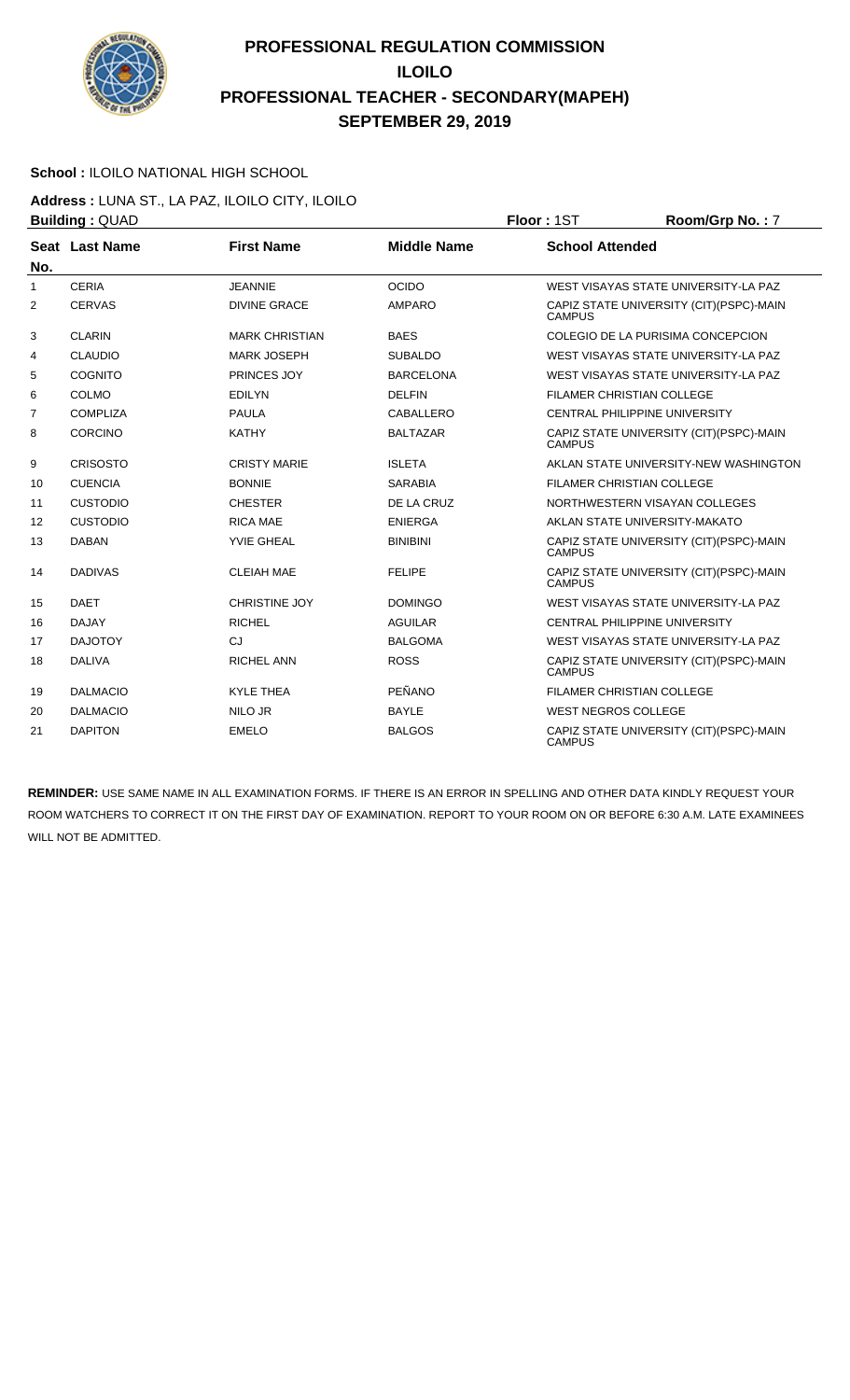

### **School :** ILOILO NATIONAL HIGH SCHOOL

**Address :** LUNA ST., LA PAZ, ILOILO CITY, ILOILO **Building :** QUAD **Floor :** 1ST **Room/Grp No. :** 8

|                | Panania . WOND        |                        |                      | .                                                          |
|----------------|-----------------------|------------------------|----------------------|------------------------------------------------------------|
| No.            | <b>Seat Last Name</b> | <b>First Name</b>      | <b>Middle Name</b>   | <b>School Attended</b>                                     |
| 1              | <b>DAQUIN</b>         | LEIZEL                 | <b>PABELONIA</b>     | CAPIZ STATE UNIVERSITY (CIT)(PSPC)-MAIN<br><b>CAMPUS</b>   |
| $\overline{2}$ | DE ASIS               | <b>JESSA</b>           | <b>CAPUTERO</b>      | CAPIZ STATE UNIVERSITY (CIT) (PSPC)-MAIN<br>CAMPUS         |
| 3              | DE JESUS              | PETER JOHN             | <b>BUÑAG</b>         | CAPIZ STATE UNIVERSITY (CIT)(PSPC)-MAIN<br><b>CAMPUS</b>   |
| 4              | DE LA CRUZ            | <b>REGINA</b>          | <b>SESCAR</b>        | NORTHWESTERN VISAYAN COLLEGES                              |
| 5              | DE LA RAMA            | <b>MARY ROSE</b>       | ZALDIVAR             | WEST VISAYAS STATE UNIVERSITY-LA PAZ                       |
| 6              | DE LOS REYES          | <b>CHERYL</b>          | <b>AVELINO</b>       | CAPIZ STATE UNIVERSITY (CIT)(PSPC)-MAIN<br><b>CAMPUS</b>   |
| $\overline{7}$ | <b>DEAROS</b>         | <b>ZANDRA MAE</b>      | PEÑAFIEL             | WEST VISAYAS STATE UNIVERSITY-LA PAZ                       |
| 8              | <b>DEGRACIA</b>       | <b>FERLYN JOY</b>      | <b>DETANGCO</b>      | CAPIZ STATE UNIVERSITY (CIT)(PSPC)-MAIN<br><b>CAMPUS</b>   |
| 9              | <b>DEJALDE</b>        | <b>APRIL PALM</b>      | ALIGADA              | CARLOS A. HILADO MEMORIAL STATE COLLEGE-<br><b>TALISAY</b> |
| 10             | <b>DEJAPA</b>         | <b>ANGELICA</b>        | <b>DASAL</b>         | CAPIZ STATE UNIVERSITY (CIT)(PSPC)-MAIN<br><b>CAMPUS</b>   |
| 11             | <b>DELA CRUZ</b>      | <b>JOFFERSON</b>       | <b>ALVAREZ</b>       | COLEGIO DE LA PURISIMA CONCEPCION                          |
| 12             | <b>DELA CRUZ</b>      | MELDY                  | <b>TABORDA</b>       | AKLAN STATE UNIVERSITY-MAKATO                              |
| 13             | <b>DELA CRUZ</b>      | <b>TEFANNY GRACE</b>   | <b>ADORIO</b>        | AKLAN STATE UNIVERSITY-NATIONAL COLLEGE<br>OF FISHERIES    |
| 14             | <b>DELA LUNA</b>      | <b>ANTONETTE</b>       | <b>NIDUELAN</b>      | NORTHWESTERN VISAYAN COLLEGES                              |
| 15             | <b>DELANDAO</b>       | <b>JULIET IMIE</b>     | <b>DASA</b>          | CAPIZ STATE UNIVERSITY (CIT)(PSPC)-MAIN<br><b>CAMPUS</b>   |
| 16             | <b>DELLAVA</b>        | <b>JIZA</b>            | <b>DELATINA</b>      | CAPIZ STATE UNIVERSITY (CIT)(PSPC)-MAIN<br><b>CAMPUS</b>   |
| 17             | <b>DELOS REYES</b>    | <b>JEWEL CARLA MAE</b> | <b>BARLAS</b>        | CAPIZ STATE UNIVERSITY (CIT)(PSPC)-MAIN<br><b>CAMPUS</b>   |
| 18             | <b>DEMAUSA</b>        | <b>ABIGAIL</b>         | <b>SANTIAGO</b>      | CAPIZ STATE UNIVERSITY (CIT)(PSPC)-MAIN<br><b>CAMPUS</b>   |
| 19             | <b>DENAGEBA</b>       | <b>DAN LLOYD</b>       | <b>TEJICO</b>        | UNIVERSITY OF SAN AGUSTIN                                  |
| 20             | <b>DEQUIÑA</b>        | <b>RONA MAE</b>        | <b>VILLARAM</b>      | WEST VISAYAS STATE UNIVERSITY-LA PAZ                       |
| 21             | <b>DERAFERA</b>       | <b>NELIJOY</b>         | <b>ELEVENCIONADO</b> | CAPIZ STATE UNIVERSITY (CIT)(PSPC)-MAIN<br><b>CAMPUS</b>   |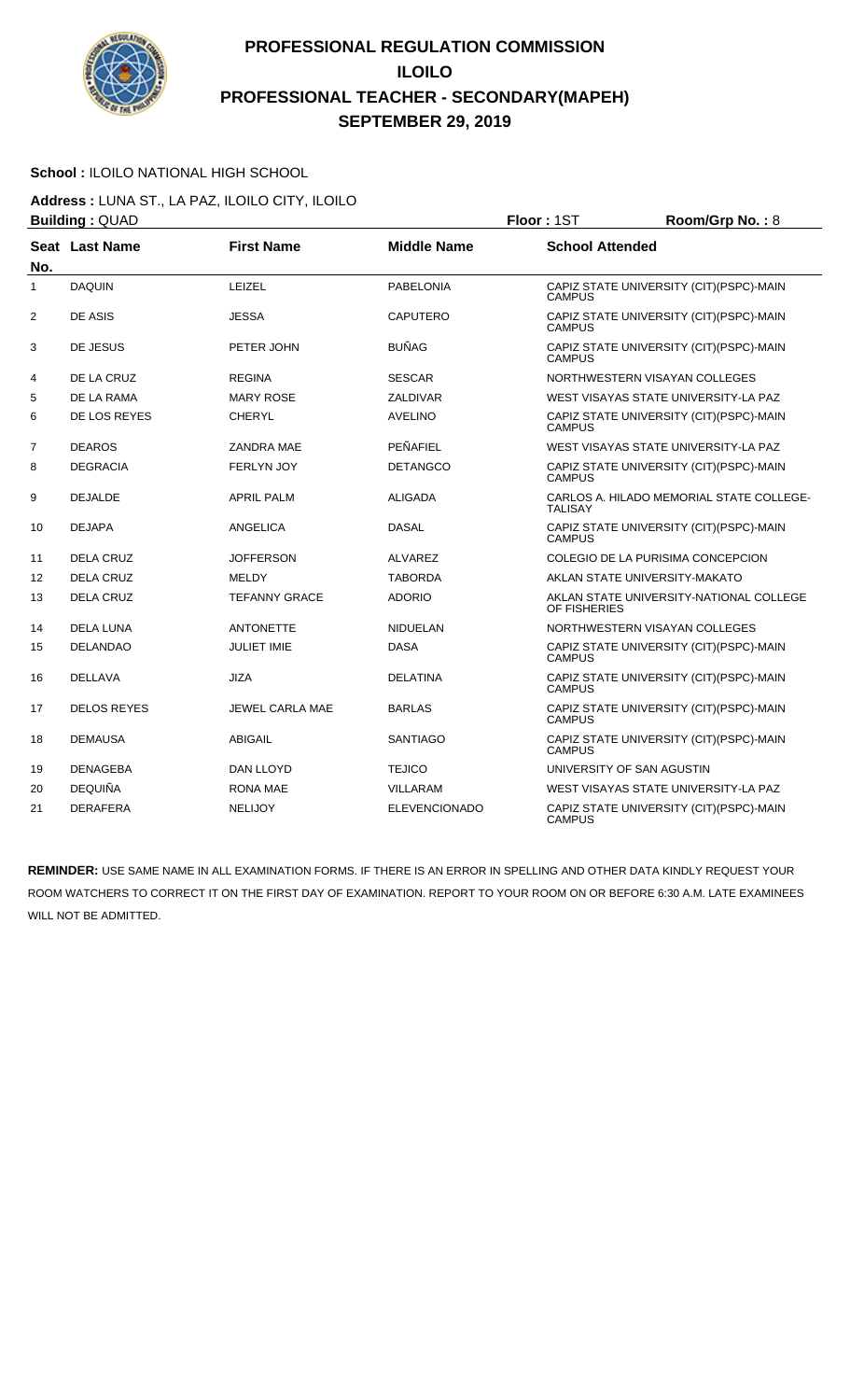

#### **School :** ILOILO NATIONAL HIGH SCHOOL

**Address :** LUNA ST., LA PAZ, ILOILO CITY, ILOILO **Building : QUAD Floor : 1ST Room/Grp No. : 9** 

| No.            | Seat Last Name    | <b>First Name</b>   | <b>Middle Name</b> | <b>School Attended</b>                                     |
|----------------|-------------------|---------------------|--------------------|------------------------------------------------------------|
| 1              | <b>DERUTAS</b>    | <b>ROSE ANN MAE</b> | <b>DELMO</b>       | WEST VISAYAS STATE UNIVERSITY-LA PAZ                       |
| 2              | <b>DESCALSOTA</b> | <b>JAYSON</b>       | <b>ARTICUNA</b>    | WEST VISAYAS STATE UNIVERSITY-LA PAZ                       |
| 3              | <b>DETABLAN</b>   | <b>GEE ANN</b>      | <b>DISTOR</b>      | CAPIZ STATE UNIVERSITY (CIT) (PSPC)-MAIN<br><b>CAMPUS</b>  |
| $\overline{4}$ | <b>DETANOY</b>    | <b>KEITHLEY</b>     | <b>BUSIA</b>       | CAPIZ STATE UNIVERSITY (CIT)(PSPC)-MAIN<br><b>CAMPUS</b>   |
| 5              | <b>DIEGO</b>      | <b>ALLIAH</b>       | <b>FEQUILLO</b>    | CAPIZ STATE UNIVERSITY (CIT) (PSPC)-MAIN<br><b>CAMPUS</b>  |
| 6              | <b>DIESTRO</b>    | <b>CHERRY LOU</b>   | <b>RUFO</b>        | CAPIZ STATE UNIVERSITY (CIT)(PSPC)-MAIN<br><b>CAMPUS</b>   |
| 7              | <b>DIESTRO</b>    | <b>FLINKY</b>       | <b>BANTILLO</b>    | CAPIZ STATE UNIVERSITY (CIT) (PSPC)-MAIN<br><b>CAMPUS</b>  |
| 8              | <b>DINAGUIT</b>   | LARA ROSE           | DE VERA            | CARLOS A. HILADO MEMORIAL STATE COLLEGE-<br><b>TALISAY</b> |
| 9              | <b>DIOCENA</b>    | <b>MA DIANE MAE</b> | CASTILLO           | WEST VISAYAS STATE UNIVERSITY-LA PAZ                       |
| 10             | <b>DIOSABAN</b>   | <b>HANELYN</b>      | <b>DELFIN</b>      | CAPIZ STATE UNIVERSITY (CIT) (PSPC)-MAIN<br><b>CAMPUS</b>  |
| 11             | <b>DIVINO</b>     | <b>GLENNY</b>       | <b>DELFIN</b>      | CAPIZ STATE UNIVERSITY (CIT)(PSPC)-MAIN<br><b>CAMPUS</b>   |
| 12             | <b>DIZON</b>      | <b>MAE</b>          | <b>BORBON</b>      | CAPIZ STATE UNIVERSITY (CIT)(PSPC)-MAIN<br><b>CAMPUS</b>   |
| 13             | <b>DOMAGTOY</b>   | <b>RENALIE</b>      | <b>DEL ROSARIO</b> | AKLAN STATE UNIVERSITY-NEW WASHINGTON                      |
| 14             | <b>DOMINON</b>    | <b>WHELLA MAE</b>   | <b>MABANES</b>     | WEST VISAYAS STATE UNIVERSITY-LA PAZ                       |
| 15             | <b>DONAN</b>      | <b>ALEJANDRA</b>    | <b>BERJA</b>       | PHILIPPINE NORMAL UNIVERSITY- VISAYAS                      |
| 16             | <b>DOROL</b>      | <b>KIM MARLON</b>   | <b>RUBIO</b>       | CAPIZ STATE UNIVERSITY (CIT)(PSPC)-MAIN<br><b>CAMPUS</b>   |
| 17             | <b>DRAPIZA</b>    | <b>FEBIE ANNE</b>   | CALAGUING          | WEST VISAYAS STATE UNIVERSITY-LA PAZ                       |
| 18             | <b>DUEÑAS</b>     | <b>ANTHONET</b>     | <b>HORMINA</b>     | CAPIZ STATE UNIVERSITY (CIT) (PSPC)-MAIN<br><b>CAMPUS</b>  |
| 19             | <b>DUHINA</b>     | <b>KEZIAH FAYE</b>  | PEÑAFLOR           | UNIVERSITY OF SAN AGUSTIN                                  |
| 20             | <b>DUMANCAS</b>   | <b>STIPHANY</b>     | <b>ALAYON</b>      | FILAMER CHRISTIAN COLLEGE                                  |
| 21             | <b>DUMARAN</b>    | <b>MENCHIE</b>      | <b>TEOLOGO</b>     | NORTHWESTERN VISAYAN COLLEGES                              |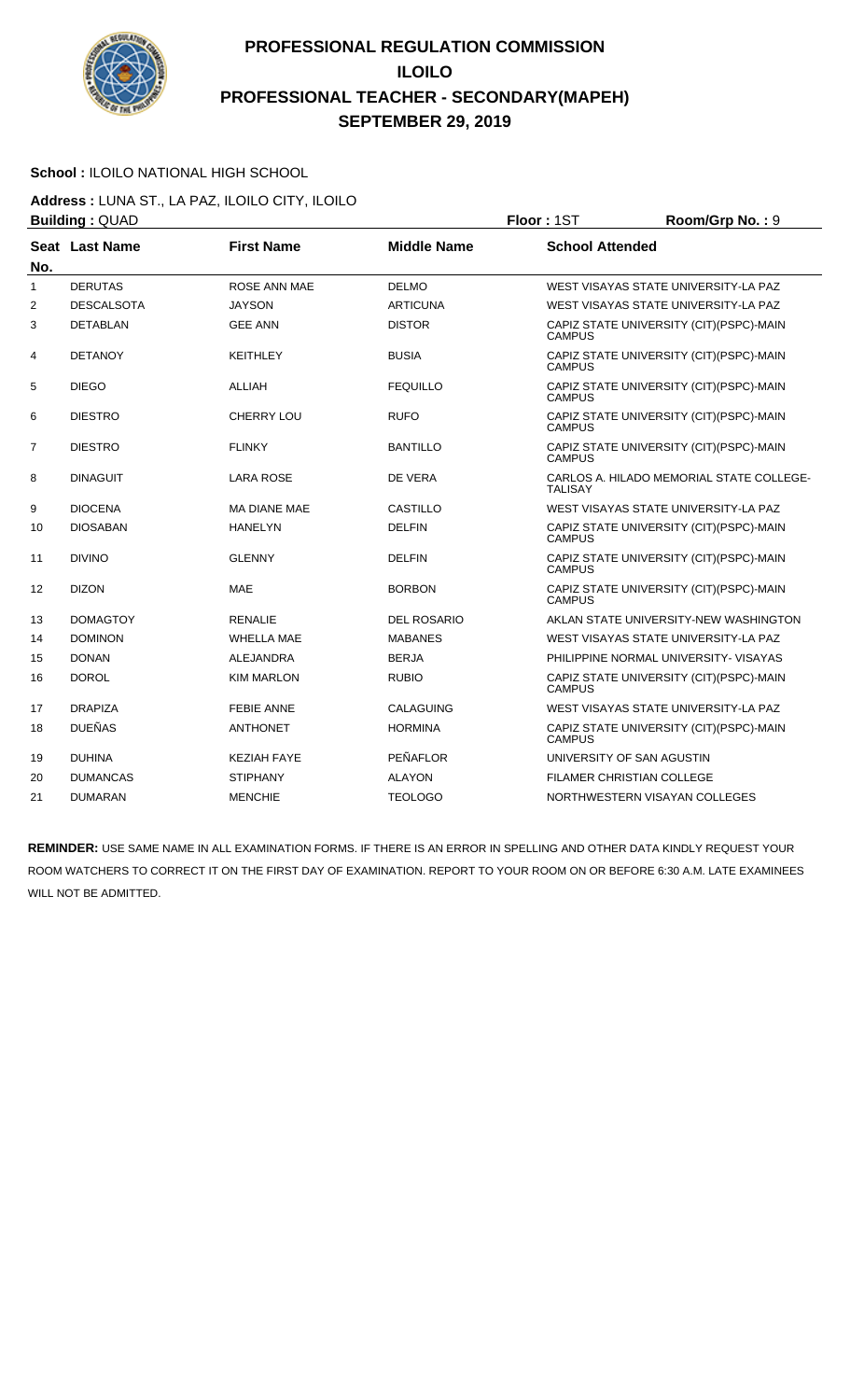

### **School :** ILOILO NATIONAL HIGH SCHOOL

**Address :** LUNA ST., LA PAZ, ILOILO CITY, ILOILO **Building :** FJ **Floor :** 1ST **Room/Grp No. :** 106

|     | . <u>.</u>         |                             |                    |                                                           |
|-----|--------------------|-----------------------------|--------------------|-----------------------------------------------------------|
| No. | Seat Last Name     | <b>First Name</b>           | <b>Middle Name</b> | <b>School Attended</b>                                    |
| 1   | <b>DUREZA</b>      | LYSA JOY                    | <b>VILLAGRACIA</b> | CAPIZ STATE UNIVERSITY (CIT) (PSPC)-MAIN<br><b>CAMPUS</b> |
| 2   | <b>DURON</b>       | <b>JEAN</b>                 | <b>GALONO</b>      | CAPIZ STATE UNIVERSITY (CIT) (PSPC)-MAIN<br><b>CAMPUS</b> |
| 3   | <b>EMILIA</b>      | SAMANTHA J-LOE              | LAVADO             | CAPIZ STATE UNIVERSITY-BURIAS                             |
| 4   | <b>ENATE</b>       | <b>JELYN</b>                | QUIACHON           | CAPIZ STATE UNIVERSITY (CIT)(PSPC)-MAIN<br><b>CAMPUS</b>  |
| 5   | <b>ENRIQUEZ</b>    | <b>LOVELYN</b>              | <b>DEROJO</b>      | CAPIZ STATE UNIVERSITY (CIT)(PSPC)-MAIN<br><b>CAMPUS</b>  |
| 6   | <b>ERIA</b>        | LORA JOYCE                  | DE LA CRUZ         | WEST VISAYAS STATE UNIVERSITY-LA PAZ                      |
| 7   | ERPELUA            | <b>ROVE MARIE</b>           | <b>VELADO</b>      | CAPIZ STATE UNIVERSITY (CIT) (PSPC)-MAIN<br><b>CAMPUS</b> |
| 8   | <b>ESCALADA</b>    | <b>IVY</b>                  | <b>MARCELO</b>     | WEST VISAYAS STATE UNIVERSITY-LA PAZ                      |
| 9   | <b>ESCALERA</b>    | RODOLF PAUL                 | <b>AMBONG</b>      | WEST VISAYAS STATE UNIVERSITY-LA PAZ                      |
| 10  | <b>ESCALERA</b>    | <b>ROLAND</b>               | <b>RIVERA</b>      | UNIVERSITY OF SAN AGUSTIN                                 |
| 11  | <b>ESCARIO</b>     | <b>JULIE MARIE CHRISTIE</b> | <b>ESTACION</b>    | WEST VISAYAS STATE UNIVERSITY-LA PAZ                      |
| 12  | <b>ESCOPEL</b>     | <b>JOHN PAUL</b>            | <b>LENCIOCO</b>    | WEST VISAYAS STATE UNIVERSITY-LA PAZ                      |
| 13  | <b>ESGUERRA</b>    | <b>SHAINA MARIE</b>         | <b>BELLO</b>       | <b>CENTRAL PHILIPPINE UNIVERSITY</b>                      |
| 14  | <b>ESMAMA</b>      | <b>JEREL KIM</b>            | <b>ESLER</b>       | <b>CENTRAL PHILIPPINE UNIVERSITY</b>                      |
| 15  | <b>ESTANISLAO</b>  | <b>MERIL</b>                | <b>VILLARUEL</b>   | AKLAN STATE UNIVERSITY-NEW WASHINGTON                     |
| 16  | <b>ESTANTE</b>     | <b>ANTHEA FAYE</b>          | <b>PALETA</b>      | WEST VISAYAS STATE UNIVERSITY-LA PAZ                      |
| 17  | <b>ESTOMAGO</b>    | <b>LIZA MAE</b>             | <b>BAYHON</b>      | CAPIZ STATE UNIVERSITY (CIT) (PSPC)-MAIN<br><b>CAMPUS</b> |
| 18  | <b>EUDELA</b>      | KIMBERLY SEBASTIAN          | <b>FLORES</b>      | CENTRAL PHILIPPINE UNIVERSITY                             |
| 19  | <b>EVANGELISTA</b> | <b>TANYA</b>                | <b>OBAFIAL</b>     | WEST VISAYAS STATE UNIVERSITY-LA PAZ                      |
| 20  | <b>FADRIGA</b>     | <b>JOSE SAMUEL</b>          | <b>CRISOSTO</b>    | CAPIZ STATE UNIVERSITY (CIT) (PSPC)-MAIN<br><b>CAMPUS</b> |
| 21  | <b>FAJARDO</b>     | <b>JESSEL</b>               | <b>FELARCA</b>     | CAPIZ STATE UNIVERSITY (CIT) (PSPC)-MAIN<br><b>CAMPUS</b> |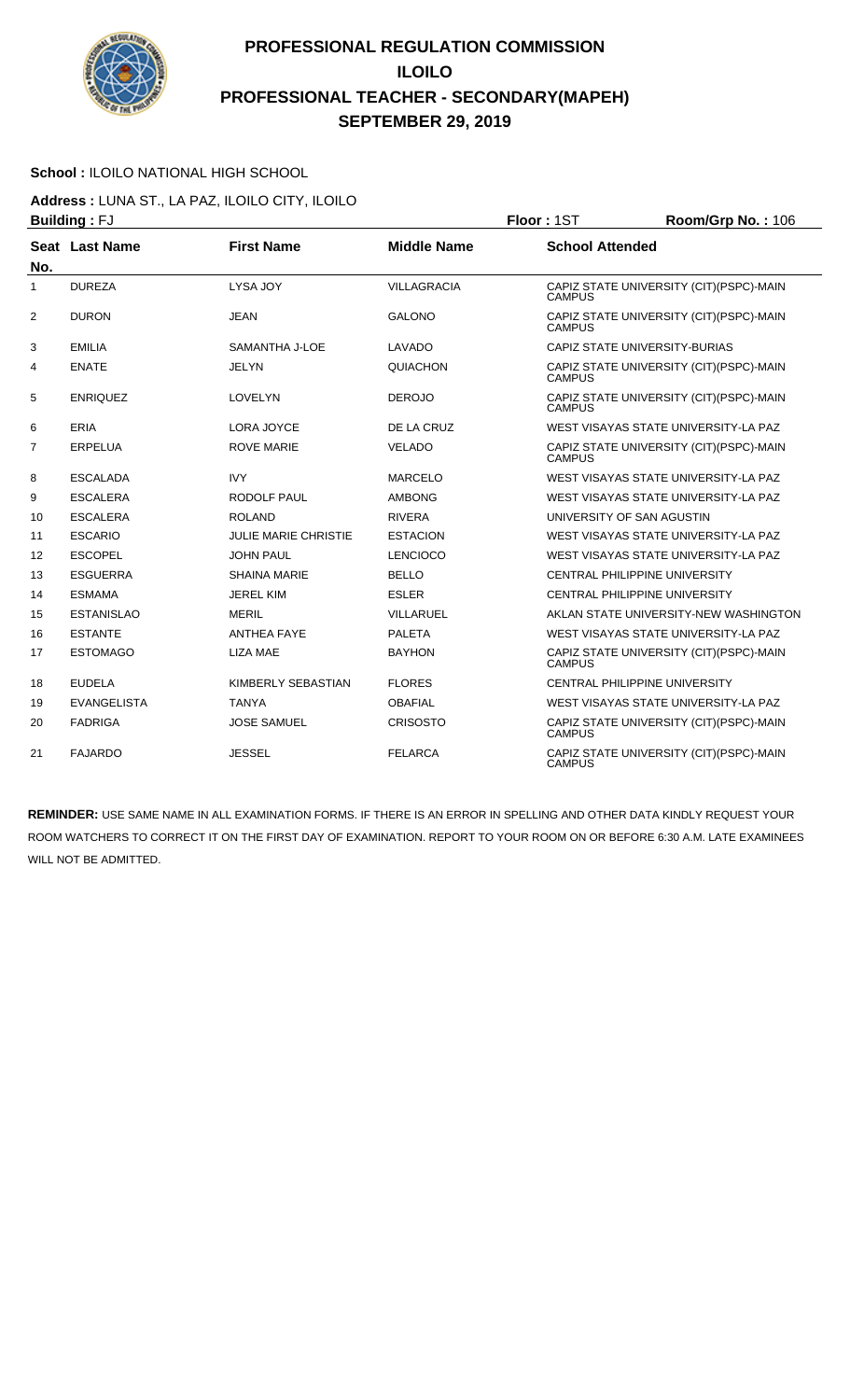

### **School :** ILOILO NATIONAL HIGH SCHOOL

**Address :** LUNA ST., LA PAZ, ILOILO CITY, ILOILO **Building :** FJ **Floor :** 1ST **Room/Grp No. :** 107

|                | ษนแนแพู . <sub>'</sub> v |                           |                    | .<br>11001111011011101                                   |
|----------------|--------------------------|---------------------------|--------------------|----------------------------------------------------------|
| No.            | Seat Last Name           | <b>First Name</b>         | <b>Middle Name</b> | <b>School Attended</b>                                   |
| 1              | <b>FARINAS</b>           | <b>GERALYN</b>            | <b>FUASAN</b>      | CAPIZ STATE UNIVERSITY (CIT)(PSPC)-MAIN<br><b>CAMPUS</b> |
| $\overline{2}$ | <b>FARINAS</b>           | <b>LEOBELLE</b>           | <b>FELLERA</b>     | CAPIZ STATE UNIVERSITY (CIT)(PSPC)-MAIN<br><b>CAMPUS</b> |
| 3              | <b>FELIPE</b>            | <b>CYRIL</b>              | <b>VALIENTE</b>    | CAPIZ STATE UNIVERSITY (CIT)(PSPC)-MAIN<br><b>CAMPUS</b> |
| 4              | <b>FELIPE</b>            | <b>JOHNNY JR</b>          | <b>MINO</b>        | UNIVERSITY OF SAN AGUSTIN                                |
| 5              | <b>FERNANDEZ</b>         | <b>CHARMAINE</b>          | <b>TORILLAS</b>    | WEST VISAYAS STATE UNIVERSITY-LA PAZ                     |
| 6              | <b>FERNANDO</b>          | <b>MAXIMINO</b>           | <b>TAMBAGAHAN</b>  | WEST VISAYAS STATE UNIVERSITY-LA PAZ                     |
| $\overline{7}$ | <b>FERNANDO</b>          | <b>REY JR</b>             | <b>JAREOL</b>      | WEST VISAYAS STATE UNIVERSITY-LA PAZ                     |
| 8              | <b>FERRER</b>            | <b>MECHELLE</b>           | <b>BOY</b>         | WEST VISAYAS STATE UNIVERSITY-LA PAZ                     |
| 9              | <b>FERRER</b>            | <b>NOLI</b>               | <b>LORCA</b>       | WEST VISAYAS STATE UNIVERSITY-LA PAZ                     |
| 10             | <b>FERRIOL</b>           | <b>RHANJIT KIM ANGELO</b> | <b>BERNAL</b>      | WEST VISAYAS STATE UNIVERSITY-LA PAZ                     |
| 11             | <b>FLORES</b>            | <b>JAYMARA</b>            | <b>SANCHEZ</b>     | WEST VISAYAS STATE UNIVERSITY-LA PAZ                     |
| 12             | <b>FLORES</b>            | JR.                       | <b>BESANA</b>      | CAPIZ STATE UNIVERSITY (CIT)(PSPC)-MAIN<br><b>CAMPUS</b> |
| 13             | <b>FLORES</b>            | <b>MARY GRACE</b>         | DE JESUS           | LA CARLOTA CITY COMMUNITY COLLEGE                        |
| 14             | <b>FLORES</b>            | <b>SHEILAMAE</b>          | <b>SALAYA</b>      | CAPIZ STATE UNIVERSITY (CIT)(PSPC)-MAIN<br><b>CAMPUS</b> |
| 15             | <b>FRANCISCO</b>         | <b>DIVINA SUE</b>         | <b>VILLACASTIN</b> | <b>WEST NEGROS COLLEGE</b>                               |
| 16             | <b>FRANCO</b>            | <b>JOVEN</b>              | <b>BAJADE</b>      | <b>CENTRAL PHILIPPINE UNIVERSITY</b>                     |
| 17             | <b>FRIAL</b>             | <b>MERYL</b>              | <b>PALOMAR</b>     | CAPIZ STATE UNIVERSITY (CIT)(PSPC)-MAIN<br><b>CAMPUS</b> |
| 18             | <b>FUENTES</b>           | <b>BEATRIX MARIE</b>      | <b>CUACAS</b>      | WEST VISAYAS STATE UNIVERSITY-LA PAZ                     |
| 19             | <b>FUENTES</b>           | <b>LOVELY</b>             | <b>DELFIN</b>      | CAPIZ STATE UNIVERSITY (CIT)(PSPC)-MAIN<br><b>CAMPUS</b> |
| 20             | <b>FULGAR</b>            | <b>MICHELLE</b>           | <b>GABAS</b>       | CAPIZ STATE UNIVERSITY (CIT)(PSPC)-MAIN<br><b>CAMPUS</b> |
| 21             | <b>GABOR</b>             | <b>GEORGIE</b>            | <b>JIMENEZ</b>     | WEST VISAYAS STATE UNIVERSITY-LA PAZ                     |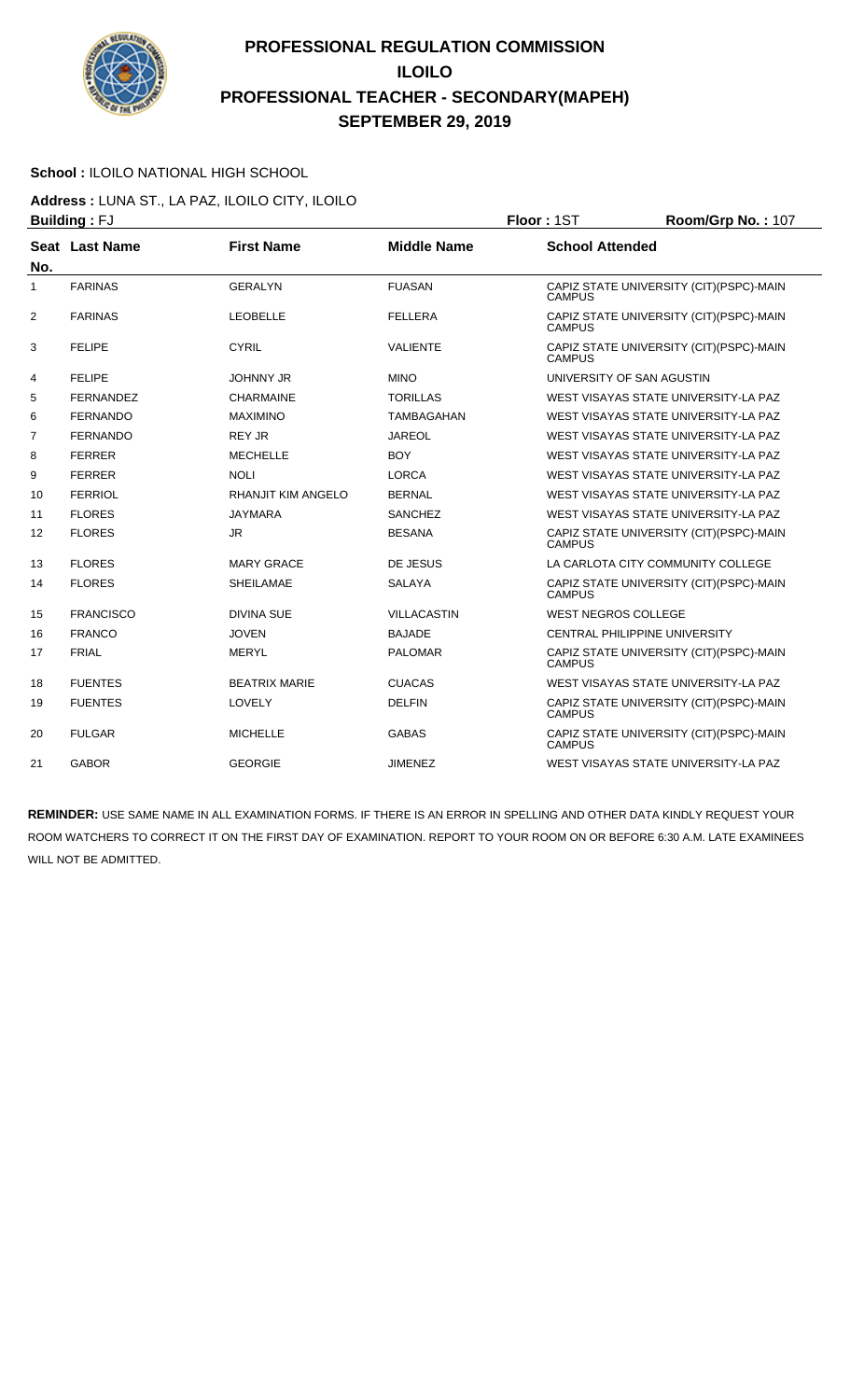

### **School :** ILOILO NATIONAL HIGH SCHOOL

**Address :** LUNA ST., LA PAZ, ILOILO CITY, ILOILO **Building : FJ Floor : 1ST Floor : 1ST Room/Grp No. : 108** 

|                | ט ו <sub>י ש</sub> וווטווש |                           |                    | ו טיו ייטשו                                               |
|----------------|----------------------------|---------------------------|--------------------|-----------------------------------------------------------|
| No.            | <b>Seat Last Name</b>      | <b>First Name</b>         | <b>Middle Name</b> | <b>School Attended</b>                                    |
| 1              | <b>GAJETO</b>              | CHERYL ANN                | <b>EVANGELIO</b>   | LA CARLOTA CITY COMMUNITY COLLEGE                         |
| $\overline{2}$ | <b>GALAN</b>               | MICHELLE MAE              | <b>DIEL</b>        | WEST VISAYAS STATE UNIVERSITY-LA PAZ                      |
| 3              | <b>GALLARDO</b>            | <b>TRINA</b>              | <b>TABIOLO</b>     | AKLAN STATE UNIVERSITY-NEW WASHINGTON                     |
| 4              | <b>GALLEGO</b>             | <b>REYNA ROSE</b>         | <b>LEYSA</b>       | <b>CENTRAL PHILIPPINE UNIVERSITY</b>                      |
| 5              | <b>GARDOSE</b>             | <b>ARCHIE</b>             | <b>ESTORQUE</b>    | CAPIZ STATE UNIVERSITY (CIT) (PSPC)-MAIN<br><b>CAMPUS</b> |
| 6              | <b>GARILLOS</b>            | <b>KIM APRIL</b>          | <b>MONTEPIO</b>    | WEST VISAYAS STATE UNIVERSITY-LA PAZ                      |
| $\overline{7}$ | <b>GARILLOS</b>            | <b>SERAPION JR</b>        | <b>ALIGAEN</b>     | WEST VISAYAS STATE UNIVERSITY-LA PAZ                      |
| 8              | <b>GASAN</b>               | <b>REGINE</b>             | <b>GILBALIGA</b>   | CAPIZ STATE UNIVERSITY (CIT)(PSPC)-MAIN<br><b>CAMPUS</b>  |
| 9              | <b>GATUMBATO</b>           | <b>MARIE LOUISE</b>       | <b>SALARDA</b>     | WEST VISAYAS STATE UNIVERSITY-LA PAZ                      |
| 10             | <b>GAVINO</b>              | <b>SYBIL</b>              | <b>MONDERO</b>     | WEST VISAYAS STATE UNIVERSITY-LA PAZ                      |
| 11             | <b>GEQUINIANA</b>          | <b>TRICIA KATE</b>        | GARDE              | WEST VISAYAS STATE UNIVERSITY-LA PAZ                      |
| 12             | <b>GERMINAL</b>            | PEDRO III                 | <b>ROBLES</b>      | WEST VISAYAS STATE UNIVERSITY-LA PAZ                      |
| 13             | <b>GERVACIO</b>            | <b>CHARIE ANN</b>         | <b>CANONG</b>      | NORTHWESTERN VISAYAN COLLEGES                             |
| 14             | <b>GIGANTO</b>             | <b>JESSAMAE</b>           | <b>GALIDO</b>      | LA CARLOTA CITY COMMUNITY COLLEGE                         |
| 15             | GIO                        | <b>BLESSE ANNE NADINE</b> | DE LA CRUZ         | CENTRAL PHILIPPINE UNIVERSITY                             |
| 16             | <b>GOBOY</b>               | <b>THERESA GEY</b>        | <b>BERNADOS</b>    | NORTHWESTERN VISAYAN COLLEGES                             |
| 17             | <b>GONZAGA</b>             | <b>DIANNE GRACE</b>       | <b>GALANZA</b>     | WEST VISAYAS STATE UNIVERSITY-LA PAZ                      |
| 18             | <b>GONZALES</b>            | <b>JESSEL</b>             | <b>DIANGCO</b>     | COLEGIO DE LA PURISIMA CONCEPCION                         |
| 19             | <b>GOTERA</b>              | <b>GAY HYACYNTH</b>       | <b>JAGOLINO</b>    | UNIVERSITY OF SAN AGUSTIN                                 |
| 20             | <b>GREGORIO</b>            | <b>ADREALYN</b>           | <b>TALAGON</b>     | AKLAN STATE UNIVERSITY-NEW WASHINGTON                     |
| 21             | <b>GREGORIO</b>            | <b>CHRISTIAN</b>          | <b>ARCANGELES</b>  | CAPIZ STATE UNIVERSITY (CIT) (PSPC)-MAIN<br><b>CAMPUS</b> |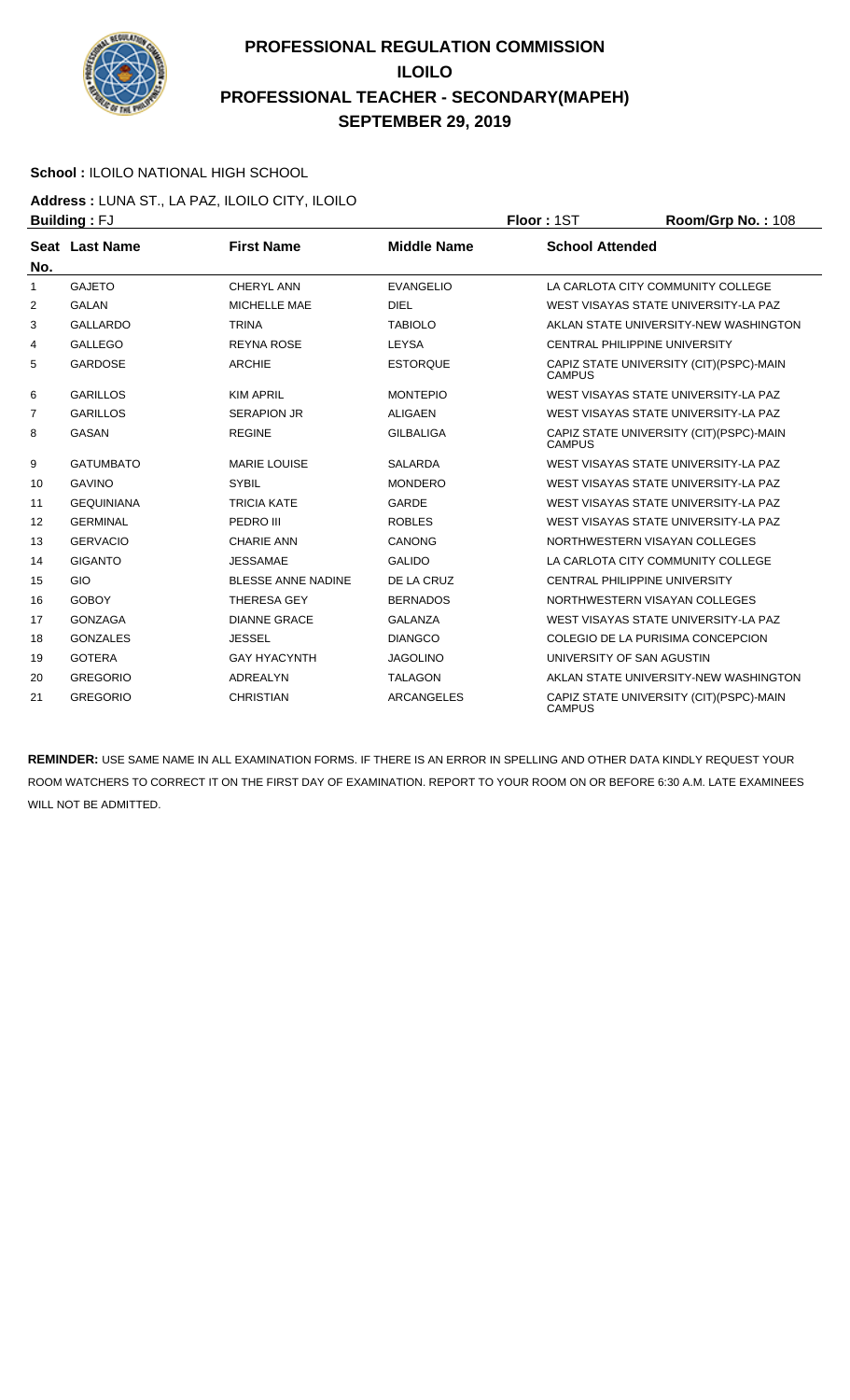

### **School :** ILOILO NATIONAL HIGH SCHOOL

**Address :** LUNA ST., LA PAZ, ILOILO CITY, ILOILO **Building : FJ Floor : 1ST Room/Grp No. : 109** 

| No. | Seat Last Name    | <b>First Name</b>            | <b>Middle Name</b> | <b>School Attended</b>                                    |
|-----|-------------------|------------------------------|--------------------|-----------------------------------------------------------|
| 1   | <b>GREGORIO</b>   | <b>MARK</b>                  | <b>CASIDSID</b>    | NORTHWESTERN VISAYAN COLLEGES                             |
| 2   | <b>GUARISMA</b>   | ALBERTO JR                   | <b>DELFIN</b>      | <b>FILAMER CHRISTIAN COLLEGE</b>                          |
| 3   | <b>GUEVARA</b>    | <b>JOYREN</b>                | <b>FANUGA</b>      | <b>FILAMER CHRISTIAN COLLEGE</b>                          |
| 4   | <b>GUILLERMO</b>  | <b>GRACIENE FAITH</b>        | <b>FALSIS</b>      | WEST VISAYAS STATE UNIVERSITY-LA PAZ                      |
| 5   | <b>GUILLERMO</b>  | <b>JESON</b>                 | <b>BILBAO</b>      | WEST VISAYAS STATE UNIVERSITY-LA PAZ                      |
| 6   | <b>GUILLERO</b>   | <b>JESSICA</b>               | <b>TEJADA</b>      | NORTHWESTERN VISAYAN COLLEGES                             |
| 7   | <b>GUNTAN</b>     | <b>REYCA</b>                 | <b>ZENDON</b>      | AKLAN STATE UNIVERSITY-NEW WASHINGTON                     |
| 8   | <b>GUSTILO</b>    | YANEZA JANE                  | <b>SOLIVA</b>      | WEST VISAYAS STATE UNIVERSITY-LA PAZ                      |
| 9   | <b>HAFUNDAR</b>   | <b>MA JHEA FAITH</b>         | <b>HECHANOVA</b>   | WEST VISAYAS STATE UNIVERSITY-LA PAZ                      |
| 10  | <b>HARE</b>       | <b>CHRISTINE</b>             | <b>CADALSO</b>     | <b>FILAMER CHRISTIAN COLLEGE</b>                          |
| 11  | <b>HERIA</b>      | <b>RENCILLE GRACE</b>        | <b>SUMUGAT</b>     | WEST VISAYAS STATE UNIVERSITY-LA PAZ                      |
| 12  | <b>HILATA</b>     | SOFFIE THERESSE MELODY PARAS |                    | COLEGIO DE LA PURISIMA CONCEPCION                         |
| 13  | <b>HOSPITAL</b>   | <b>RHEA ANNE</b>             | <b>SUNIO</b>       | CAPIZ STATE UNIVERSITY-BURIAS                             |
| 14  | <b>HUPEDA</b>     | <b>LALAINE</b>               | <b>GALON</b>       | WEST VISAYAS STATE UNIVERSITY-LA PAZ                      |
| 15  | <b>IBARDOLAZA</b> | <b>SWELA CHE</b>             | <b>TAMBONG</b>     | NORTHWESTERN VISAYAN COLLEGES                             |
| 16  | <b>IGNACIO</b>    | <b>RONELYN</b>               | DE LOS REYES       | CAPIZ STATE UNIVERSITY (CIT) (PSPC)-MAIN<br><b>CAMPUS</b> |
| 17  | <b>IGNES</b>      | <b>EMMANUEL</b>              | <b>APAS</b>        | CAPIZ STATE UNIVERSITY-BURIAS                             |
| 18  | <b>ILETO</b>      | <b>ANGELICA</b>              | <b>ILLAZAR</b>     | WEST VISAYAS STATE UNIVERSITY-LA PAZ                      |
| 19  | <b>ILIN</b>       | <b>ROSALIE</b>               | <b>MAGHARING</b>   | AKLAN STATE UNIVERSITY-KALIBO                             |
| 20  | <b>ILIO</b>       | <b>RAY ANN JOY</b>           | <b>MARCELINO</b>   | AKLAN STATE UNIVERSITY-NATIONAL COLLEGE<br>OF FISHERIES   |
| 21  | <b>ILUMIN</b>     | <b>ENRIC JAN</b>             | <b>TE</b>          | WEST VISAYAS STATE UNIVERSITY-LA PAZ                      |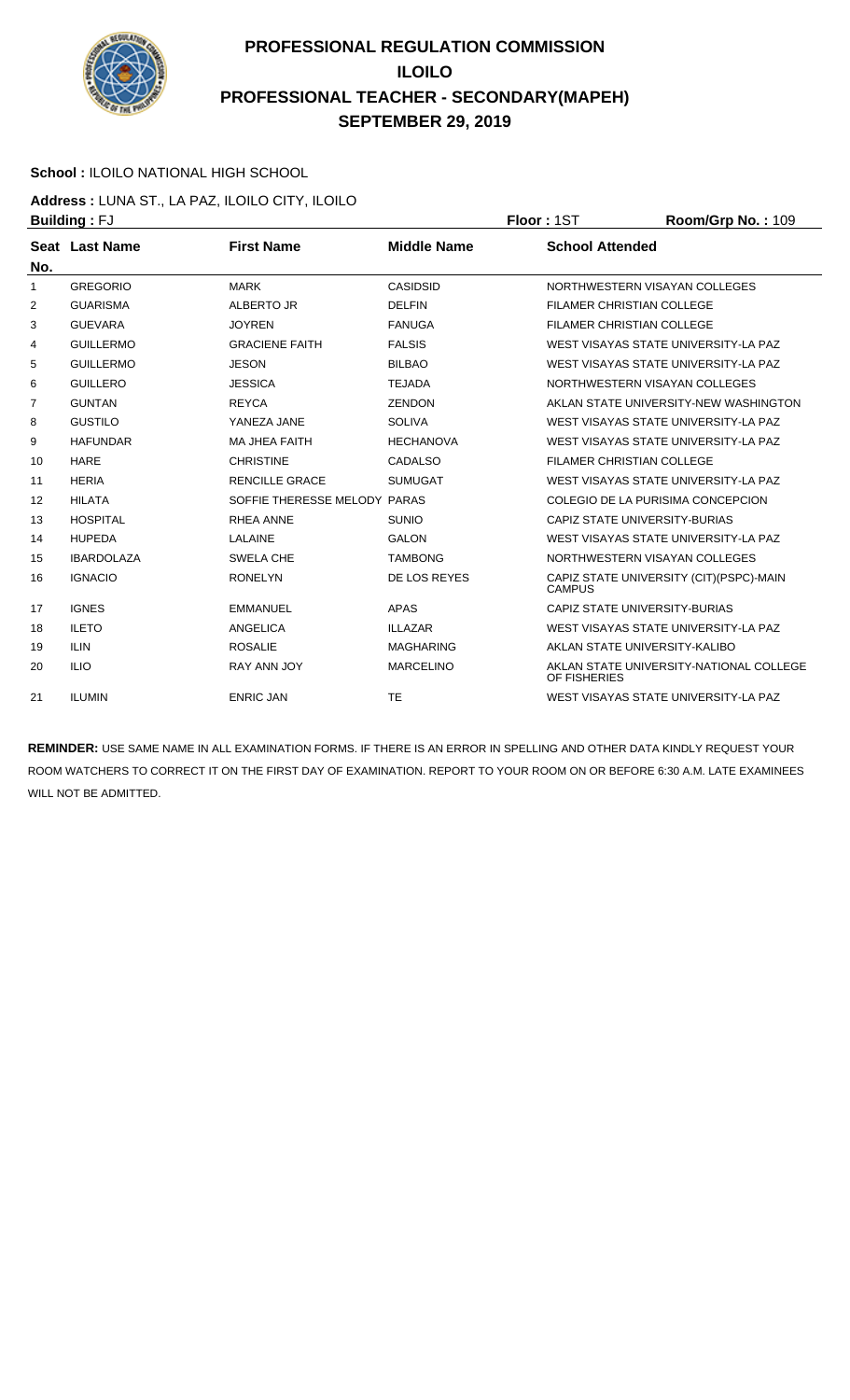

### **School :** ILOILO NATIONAL HIGH SCHOOL

**Address :** LUNA ST., LA PAZ, ILOILO CITY, ILOILO **Building :** FJ **Floor :** 2ND **Room/Grp No. :** 201

| No.            | Seat Last Name   | <b>First Name</b>    | <b>Middle Name</b> | <b>School Attended</b>                                    |
|----------------|------------------|----------------------|--------------------|-----------------------------------------------------------|
| $\mathbf{1}$   | <b>IROJO</b>     | JAY-AN               | <b>TAMBONG</b>     | AKLAN STATE UNIVERSITY-MAKATO                             |
| $\overline{2}$ | <b>ISIDERIO</b>  | <b>NIKKA MARIE</b>   | <b>HEMBRA</b>      | WEST VISAYAS STATE UNIVERSITY-LA PAZ                      |
| 3              | <b>JACAR</b>     | <b>JUSTINE FAITH</b> | <b>ITALIA</b>      | WEST VISAYAS STATE UNIVERSITY-LA PAZ                      |
| 4              | <b>JALBUENA</b>  | <b>RUSSEL JOHN</b>   | <b>ALMONTE</b>     | WEST VISAYAS STATE UNIVERSITY-LA PAZ                      |
| 5              | <b>JAMBARO</b>   | <b>MA JULIET</b>     | <b>HERMANO</b>     | WEST VISAYAS STATE UNIVERSITY-LA PAZ                      |
| 6              | <b>JAMERO</b>    | <b>LEONNY</b>        | <b>DEQUITO</b>     | WEST VISAYAS STATE UNIVERSITY-LA PAZ                      |
| 7              | <b>JARA</b>      | <b>LYNJAM</b>        | LARINO             | UNIVERSITY OF SAN AGUSTIN                                 |
| 8              | <b>JAVIER</b>    | <b>SHALYMAR</b>      | <b>EDIANEL</b>     | UNIVERSITY OF SAN AGUSTIN                                 |
| 9              | <b>JAVIER</b>    | <b>SYNDEE MAY</b>    | <b>MASANGCAY</b>   | AKLAN STATE UNIVERSITY-NEW WASHINGTON                     |
| 10             | <b>JIMENEZ</b>   | <b>VERA</b>          | <b>TRAJE</b>       | CAPIZ STATE UNIVERSITY (CIT) (PSPC)-MAIN<br><b>CAMPUS</b> |
| 11             | <b>JOAQUIN</b>   | <b>KENIA</b>         | CASTAÑO            | CENTRAL PHILIPPINE UNIVERSITY                             |
| 12             | <b>JOMENTO</b>   | <b>KENNETH</b>       | <b>CRAPIANO</b>    | <b>TAÑON COLLEGE</b>                                      |
| 13             | <b>JORE</b>      | PAUL VINCENT         | <b>BERMEJO</b>     | CAPIZ STATE UNIVERSITY (CIT) (PSPC)-MAIN<br><b>CAMPUS</b> |
| 14             | <b>JUAYNO</b>    | <b>AIRA MARI</b>     | LOMUGDANG          | UNIVERSITY OF SAN AGUSTIN                                 |
| 15             | <b>JUMPAY</b>    | <b>JAMILA JOY</b>    | <b>GUERRA</b>      | COLEGIO DE LA PURISIMA CONCEPCION                         |
| 16             | <b>LABINDAO</b>  | <b>KRISHA</b>        | <b>MARCE</b>       | NORTHWESTERN VISAYAN COLLEGES                             |
| 17             | <b>LABRADOR</b>  | ANGEL HOPE           | YUDELMO            | WEST VISAYAS STATE UNIVERSITY-LA PAZ                      |
| 18             | <b>LABTO</b>     | <b>JOSE PAOLO</b>    | <b>DONESA</b>      | WEST VISAYAS STATE UNIVERSITY-LA PAZ                      |
| 19             | <b>LAGO</b>      | <b>RAGINE</b>        | <b>FULLO</b>       | CAPIZ STATE UNIVERSITY (CIT) (PSPC)-MAIN<br><b>CAMPUS</b> |
| 20             | <b>LAMPONGGA</b> | <b>ROANN</b>         | <b>TAWAS</b>       | WEST VISAYAS STATE UNIVERSITY-LA PAZ                      |
| 21             | LANGURAYAN       | <b>ROBNEL KENT</b>   | <b>ANONAT</b>      | CAPIZ STATE UNIVERSITY (CIT) (PSPC)-MAIN<br><b>CAMPUS</b> |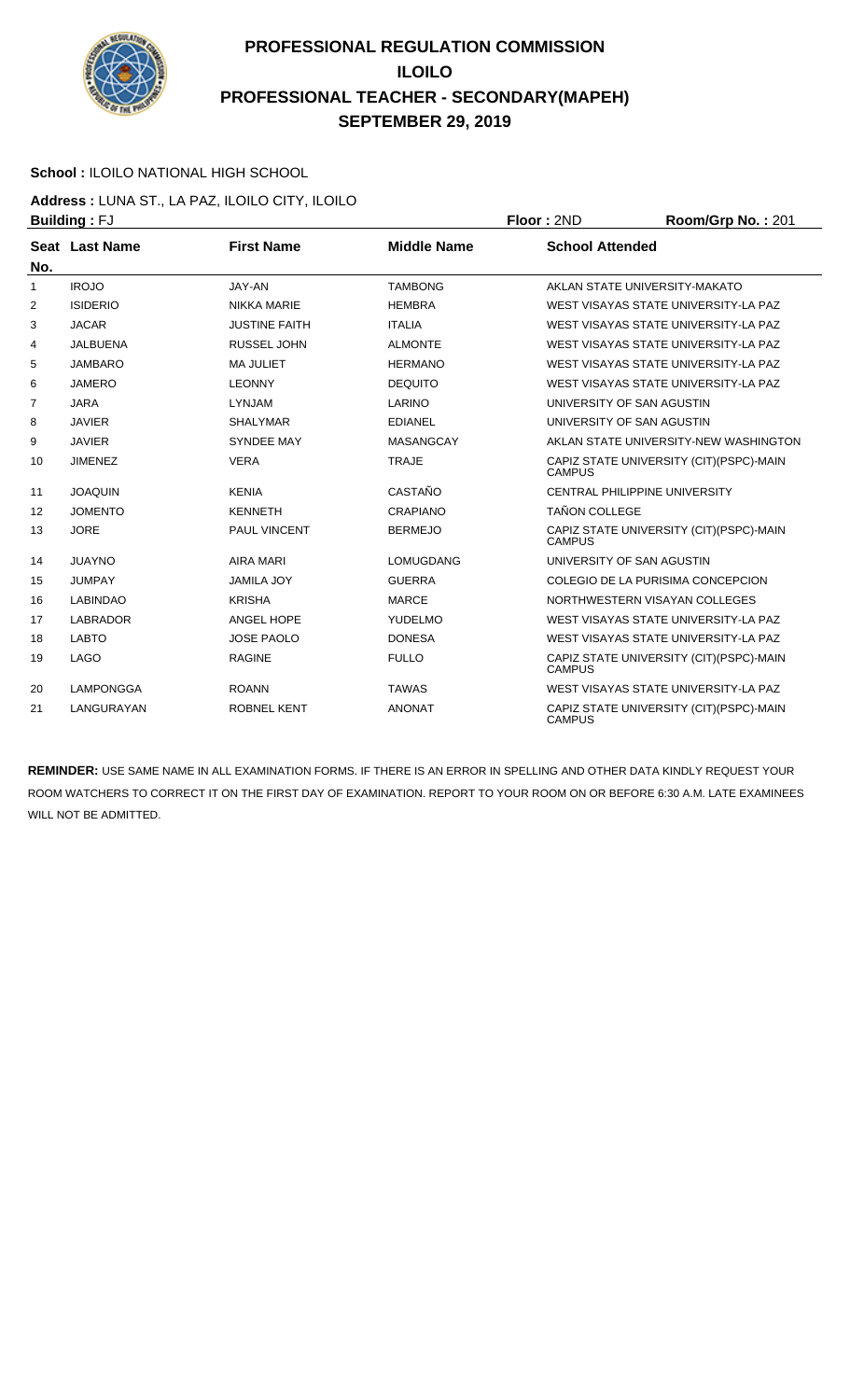

### **School :** ILOILO NATIONAL HIGH SCHOOL

**Address :** LUNA ST., LA PAZ, ILOILO CITY, ILOILO **Building :** FJ **Floor :** 2ND **Room/Grp No. :** 202

|                | ט ו . מיווטווע  |                        |                    | שיוג ויטשו<br>110011100111011011202                       |
|----------------|-----------------|------------------------|--------------------|-----------------------------------------------------------|
| No.            | Seat Last Name  | <b>First Name</b>      | <b>Middle Name</b> | <b>School Attended</b>                                    |
| 1              | LATE            | <b>JEZZA</b>           | <b>ABALAYAN</b>    | CAPIZ STATE UNIVERSITY (CIT)(PSPC)-MAIN<br><b>CAMPUS</b>  |
| $\overline{2}$ | <b>LAUDATO</b>  | <b>DENVER</b>          | <b>GALERA</b>      | WEST VISAYAS STATE UNIVERSITY-LA PAZ                      |
| 3              | LAYES           | <b>JENNIFER</b>        | <b>LLASUS</b>      | CAPIZ STATE UNIVERSITY-BURIAS                             |
| 4              | LEAL            | <b>ANGIELYN</b>        | <b>LUZ</b>         | CAPIZ STATE UNIVERSITY-BURIAS                             |
| 5              | <b>LEDAMA</b>   | <b>DIANA</b>           |                    | NORTHWESTERN VISAYAN COLLEGES                             |
| 6              | <b>LEDESMA</b>  | <b>ALYANNA KEM</b>     | <b>BAGUYO</b>      | FILAMER CHRISTIAN COLLEGE                                 |
| 7              | <b>LEGASPI</b>  | AIRA JEAN              |                    | CAPIZ STATE UNIVERSITY-BURIAS                             |
| 8              | <b>LEGASPI</b>  | <b>MEMELYN</b>         | <b>ROSELLOSA</b>   | CAPIZ STATE UNIVERSITY-BURIAS                             |
| 9              | <b>LEGASPI</b>  | <b>REY YA MAE</b>      | <b>LEBUNA</b>      | WEST VISAYAS STATE UNIVERSITY-LA PAZ                      |
| 10             | <b>LENAMING</b> | <b>GELINE</b>          | SAID               | <b>METRO MANILA COLLEGE</b>                               |
| 11             | <b>LEONOR</b>   | <b>KRISHIEN NICOLE</b> | <b>LICOTO</b>      | WEST VISAYAS STATE UNIVERSITY-LA PAZ                      |
| 12             | <b>LEQUIP</b>   | <b>CHRISTINE JOY</b>   | <b>CENAL</b>       | UNIVERSITY OF SAN AGUSTIN                                 |
| 13             | LERIO           | <b>FAMKE</b>           | GO                 | COLEGIO DE LA PURISIMA CONCEPCION                         |
| 14             | <b>LIAM</b>     | <b>SARAH</b>           | <b>CUYAN</b>       | CAPIZ STATE UNIVERSITY (CIT)(PSPC)-MAIN<br><b>CAMPUS</b>  |
| 15             | LIBRERO         | <b>KARYL MAE</b>       | <b>PACLIBAR</b>    | WEST VISAYAS STATE UNIVERSITY-LA PAZ                      |
| 16             | <b>LICARDO</b>  | SHEENA MAE             | <b>SIRAME</b>      | CAPIZ STATE UNIVERSITY (CIT) (PSPC)-MAIN<br><b>CAMPUS</b> |
| 17             | LLAGAS          | LEAH                   | <b>GUILLERMO</b>   | CAPIZ STATE UNIVERSITY (CIT)(PSPC)-MAIN<br><b>CAMPUS</b>  |
| 18             | LOPE            | <b>MARIE CHAN</b>      | <b>CELOSO</b>      | COLEGIO DE LA PURISIMA CONCEPCION                         |
| 19             | <b>LORENZO</b>  | <b>FATIMA</b>          | <b>ESTOPAR</b>     | CAPIZ STATE UNIVERSITY (CIT)(PSPC)-MAIN<br><b>CAMPUS</b>  |
| 20             | LOZADA          | <b>APRIL ROSE</b>      | ORARIO             | WEST VISAYAS STATE UNIVERSITY-LA PAZ                      |
| 21             | LOZADA          | <b>MELBA</b>           | <b>ACERVO</b>      | CAPIZ STATE UNIVERSITY-BURIAS                             |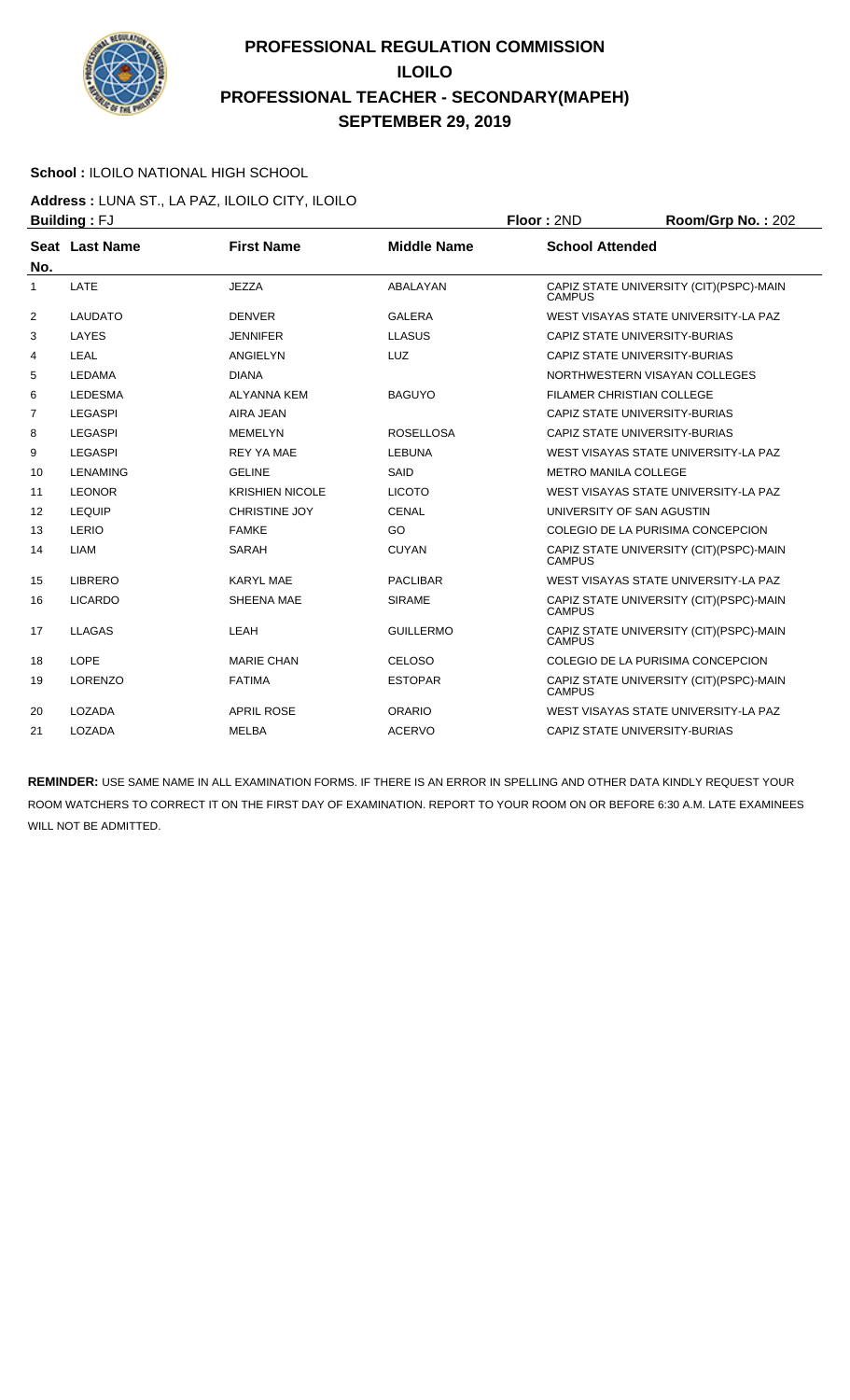

### **School :** ILOILO NATIONAL HIGH SCHOOL

**Address :** LUNA ST., LA PAZ, ILOILO CITY, ILOILO **Building :** FJ **Floor :** 2ND **Room/Grp No. :** 203

|              | ษนแนแพู . <sub>'</sub> v |                     |                    | .<br>110011101110112121200                                |
|--------------|--------------------------|---------------------|--------------------|-----------------------------------------------------------|
| No.          | Seat Last Name           | <b>First Name</b>   | <b>Middle Name</b> | <b>School Attended</b>                                    |
| $\mathbf{1}$ | <b>LUMAQUE</b>           | <b>KENNETH JEAN</b> | <b>MIRANDA</b>     | NORTHWESTERN VISAYAN COLLEGES                             |
| 2            | <b>LUMBO</b>             | <b>JOVENEL</b>      | <b>ARANDIA</b>     | CAPIZ STATE UNIVERSITY (CIT) (PSPC)-MAIN<br><b>CAMPUS</b> |
| 3            | LUZ                      | <b>MARK NOEL</b>    | <b>DAYON</b>       | CAPIZ STATE UNIVERSITY-BURIAS                             |
| 4            | <b>MACABANTE</b>         | <b>JAMES EDWARD</b> | <b>ANTARAN</b>     | AKLAN STATE UNIVERSITY-NATIONAL COLLEGE<br>OF FISHERIES   |
| 5            | <b>MACARIO</b>           | <b>SHIELA</b>       | <b>MORADA</b>      | CAPIZ STATE UNIVERSITY-BURIAS                             |
| 6            | <b>MACAYA</b>            | <b>ALVIN JOHN</b>   | <b>MARTINEZ</b>    | WEST VISAYAS STATE UNIVERSITY-LA PAZ                      |
| 7            | <b>MACUJA</b>            | <b>KRYSTYL LEEN</b> | <b>ONG</b>         | WEST VISAYAS STATE UNIVERSITY-LA PAZ                      |
| 8            | <b>MAGAT</b>             | <b>RALFH JAN</b>    |                    | WEST VISAYAS STATE UNIVERSITY-LA PAZ                      |
| 9            | <b>MAGBANUA</b>          | CARLO               | <b>SIWALA</b>      | FILAMER CHRISTIAN COLLEGE                                 |
| 10           | <b>MAGDALUYO</b>         | <b>MARY GRACE</b>   | <b>INOCENCIO</b>   | NORTHWESTERN VISAYAN COLLEGES                             |
| 11           | <b>MAGKILAT</b>          | <b>MEA ROSE</b>     | <b>LANGOTE</b>     | AKLAN STATE UNIVERSITY-NATIONAL COLLEGE<br>OF FISHERIES   |
| 12           | <b>MAGTURO</b>           | <b>RENIEL</b>       | <b>MEMBRIDO</b>    | LA CARLOTA CITY COMMUNITY COLLEGE                         |
| 13           | <b>MALBAS</b>            | <b>BRENNA ROSE</b>  | <b>SENAROSA</b>    | AKLAN STATE UNIVERSITY-NEW WASHINGTON                     |
| 14           | <b>MALONES</b>           | <b>GRACIANA GAY</b> | <b>FARINAS</b>     | CAPIZ STATE UNIVERSITY (CIT) (PSPC)-MAIN<br><b>CAMPUS</b> |
| 15           | <b>MANARES</b>           | <b>HENNESSEY</b>    | <b>TAPAR</b>       | AKLAN STATE UNIVERSITY-MAKATO                             |
| 16           | <b>MANARES</b>           | <b>SHERWIN</b>      | <b>TEMPORAZA</b>   | AKLAN STATE UNIVERSITY-MAKATO                             |
| 17           | <b>MANLAPAS</b>          | <b>CRYSSEL JANE</b> | <b>TALAM</b>       | WEST VISAYAS STATE UNIVERSITY-LA PAZ                      |
| 18           | <b>MAPRANGALA</b>        | <b>IMY JOY</b>      | <b>VALENCIA</b>    | UNIVERSITY OF SAN AGUSTIN                                 |
| 19           | <b>MARQUEZ</b>           | <b>RIA</b>          | <b>ISIDERIO</b>    | CAPIZ STATE UNIVERSITY (CIT) (PSPC)-MAIN<br><b>CAMPUS</b> |
| 20           | <b>MASINADING</b>        | <b>MYLEN</b>        | <b>BANTAYAN</b>    | <b>HOLY CROSS OF DAVAO COLLEGE</b>                        |
| 21           | <b>MAYORDOMO</b>         | <b>ROD WINSTON</b>  | <b>PANADERO</b>    | WEST VISAYAS STATE UNIVERSITY-LA PAZ                      |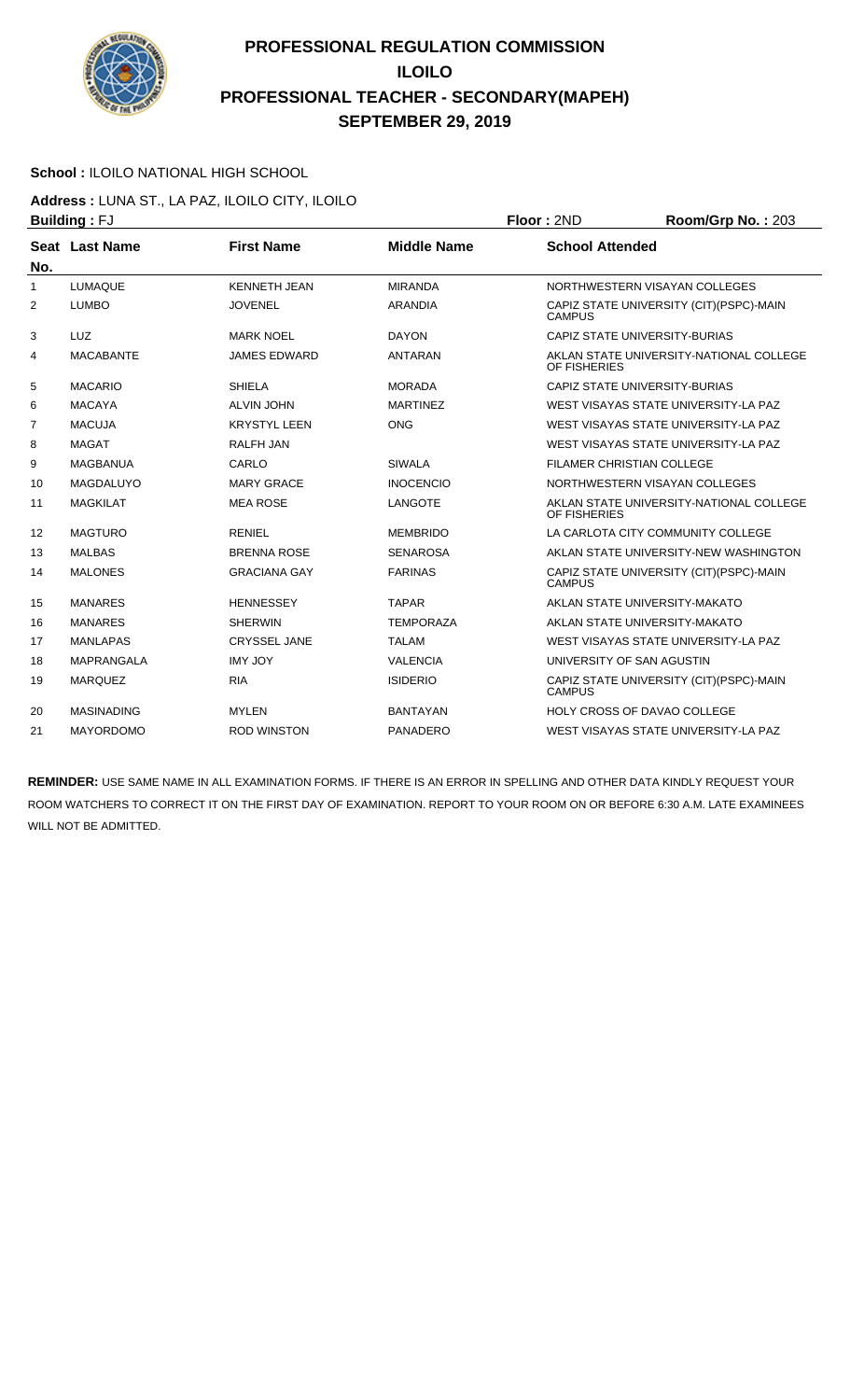

### **School :** ILOILO NATIONAL HIGH SCHOOL

**Address :** LUNA ST., LA PAZ, ILOILO CITY, ILOILO **Building :** FJ **Floor :** 2ND **Room/Grp No. :** 204

|                | ษนแนแพู . <sub>'</sub> v |                         |                    | <b>UUI 1 41 1 4</b>                                        |
|----------------|--------------------------|-------------------------|--------------------|------------------------------------------------------------|
| No.            | Seat Last Name           | <b>First Name</b>       | <b>Middle Name</b> | <b>School Attended</b>                                     |
| 1              | <b>MELGAR</b>            | <b>DINEBERT</b>         | <b>REBELLO</b>     | NORTHWESTERN VISAYAN COLLEGES                              |
| 2              | MELLIZA                  | <b>ERIKA</b>            | <b>TRISTE</b>      | UNIVERSITY OF SAN AGUSTIN                                  |
| 3              | <b>MENDOZA</b>           | <b>NICO GABRIEL</b>     | <b>ODQUIER</b>     | CAPIZ STATE UNIVERSITY (CIT) (PSPC)-MAIN<br><b>CAMPUS</b>  |
| 4              | <b>MERCADO</b>           | <b>JOEL</b>             | CABATU-AN          | <b>TAÑON COLLEGE</b>                                       |
| 5              | <b>MIGUEL</b>            | ANGELICA                | <b>ANDRADA</b>     | AKLAN STATE UNIVERSITY-NEW WASHINGTON                      |
| 6              | <b>MILITAR</b>           | <b>JOSHUA</b>           | <b>SENATO</b>      | <b>CENTRAL PHILIPPINE UNIVERSITY</b>                       |
| $\overline{7}$ | <b>MONTALLANA</b>        | <b>JOYCE</b>            | <b>MIRASOL</b>     | AKLAN STATE UNIVERSITY-NEW WASHINGTON                      |
| 8              | <b>MONTAÑEZ</b>          | <b>DANIEL VIL</b>       | <b>MARTINEZ</b>    | WEST VISAYAS STATE UNIVERSITY-LA PAZ                       |
| 9              | <b>MONTAÑO</b>           | <b>JELAN</b>            | <b>GARCEL</b>      | LA CARLOTA CITY COMMUNITY COLLEGE                          |
| 10             | <b>MONTIFLOR</b>         | <b>ULYSSA KAE</b>       | <b>BLANDO</b>      | CARLOS A. HILADO MEMORIAL STATE COLLEGE-<br><b>TALISAY</b> |
| 11             | <b>MONTILLA</b>          | <b>JOEVAN</b>           | <b>SAOQUILLO</b>   | UNIVERSITY OF SAN AGUSTIN                                  |
| 12             | <b>MORALES</b>           | ANGELICA MAE            | <b>ASIGNACION</b>  | CAPIZ STATE UNIVERSITY (CIT) (PSPC)-MAIN<br><b>CAMPUS</b>  |
| 13             | <b>MORALES</b>           | <b>ANNA CHRISTINE</b>   |                    | NORTHWESTERN VISAYAN COLLEGES                              |
| 14             | <b>MOSCARDON</b>         | <b>RINA</b>             | YAMSON             | WEST VISAYAS STATE UNIVERSITY-LA PAZ                       |
| 15             | <b>MOSQUERA</b>          | <b>CHRISTIA MAE</b>     | <b>SURIAGA</b>     | WEST VISAYAS STATE UNIVERSITY-LA PAZ                       |
| 16             | <b>NACION</b>            | <b>LOUISE GABRIELLE</b> | <b>SERVIDAD</b>    | WEST VISAYAS STATE UNIVERSITY-LA PAZ                       |
| 17             | <b>NAGRAMA</b>           | <b>MA FEAH MAY</b>      | <b>DELA CRUZ</b>   | NORTHWESTERN VISAYAN COLLEGES                              |
| 18             | <b>NANSON</b>            | <b>JASON BRYAN</b>      | <b>ABERILLA</b>    | AKLAN STATE UNIVERSITY-NEW WASHINGTON                      |
| 19             | <b>NAVA</b>              | <b>IZA</b>              | <b>POTUTAN</b>     | WEST VISAYAS STATE UNIVERSITY-LA PAZ                       |
| 20             | <b>NAVARRA</b>           | <b>ANJO</b>             | <b>INOSANTO</b>    | NORTHWESTERN VISAYAN COLLEGES                              |
| 21             | <b>NEMIS</b>             | <b>RICA MAY</b>         | <b>NEON</b>        | NORTHWESTERN VISAYAN COLLEGES                              |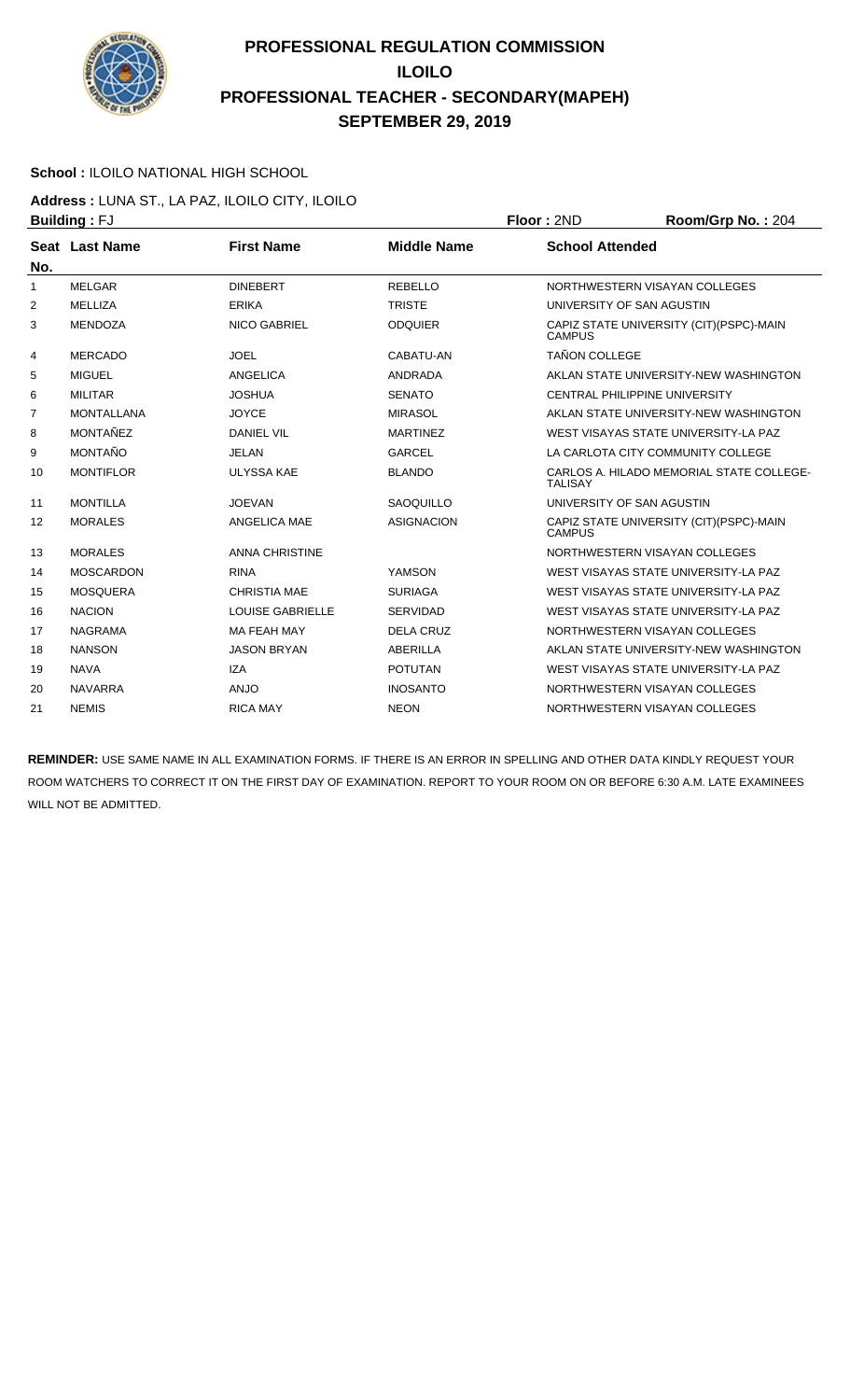

### **School :** ILOILO NATIONAL HIGH SCHOOL

**Address :** LUNA ST., LA PAZ, ILOILO CITY, ILOILO **Building :** FJ **Floor :** 2ND **Room/Grp No. :** 205

| ט ו . מיווטווע<br>שיוג ויטשו |                    |                      |                    |                                                            |
|------------------------------|--------------------|----------------------|--------------------|------------------------------------------------------------|
| No.                          | Seat Last Name     | <b>First Name</b>    | <b>Middle Name</b> | <b>School Attended</b>                                     |
| 1                            | <b>NICODEMUS</b>   | <b>MA JAILA</b>      | <b>ILIN</b>        | AKLAN STATE UNIVERSITY-NEW WASHINGTON                      |
| 2                            | <b>NIEVES</b>      | <b>JANELLE</b>       | <b>NAELGAS</b>     | WEST VISAYAS STATE UNIVERSITY-LA PAZ                       |
| 3                            | <b>NILAY</b>       | <b>TRISSHA MAE</b>   | <b>PINEDA</b>      | CAPIZ STATE UNIVERSITY (CIT)(PSPC)-MAIN<br><b>CAMPUS</b>   |
| 4                            | <b>NOBLEZA</b>     | <b>MEDIA</b>         | <b>ZOLINA</b>      | AKLAN STATE UNIVERSITY-KALIBO                              |
| 5                            | <b>NOLLA</b>       | <b>REDEN</b>         | VARGAS             | UNIVERSITY OF SAN AGUSTIN                                  |
| 6                            | <b>OBELLO</b>      | <b>MARY CLAIRE</b>   | <b>GEDORIA</b>     | CARLOS A. HILADO MEMORIAL STATE COLLEGE-<br><b>TALISAY</b> |
| $\overline{7}$               | <b>OCAMPO</b>      | <b>GENESIS GRACE</b> | <b>AMADO</b>       | UNIVERSITY OF SAN AGUSTIN                                  |
| 8                            | <b>OCTAVO</b>      | <b>RHONA LIZA</b>    | <b>ASPIRA</b>      | CAPIZ STATE UNIVERSITY (CIT) (PSPC)-MAIN<br><b>CAMPUS</b>  |
| 9                            | <b>ODEVILAS</b>    | PERRY JOE            | <b>DENOSTA</b>     | CAPIZ STATE UNIVERSITY (CIT)(PSPC)-MAIN<br><b>CAMPUS</b>   |
| 10                           | <b>OLANO</b>       | <b>JOHN MARK</b>     | <b>FRANCO</b>      | CAPIZ STATE UNIVERSITY (CIT) (PSPC)-MAIN<br><b>CAMPUS</b>  |
| 11                           | <b>OLANO</b>       | <b>MEDELINE</b>      | <b>URDELAS</b>     | CAPIZ STATE UNIVERSITY (CIT) (PSPC)-MAIN<br><b>CAMPUS</b>  |
| 12                           | OLID               | <b>GEE-ANN</b>       | <b>TAJARAN</b>     | AKLAN STATE UNIVERSITY-MAKATO                              |
| 13                           | OLINO              | KC                   | <b>BAÑARES</b>     | CAPIZ STATE UNIVERSITY (CIT) (PSPC)-MAIN<br><b>CAMPUS</b>  |
| 14                           | <b>OLOROSISIMO</b> | <b>JAMES</b>         | <b>ALDEA</b>       | CAPIZ STATE UNIVERSITY (CIT)(PSPC)-MAIN<br><b>CAMPUS</b>   |
| 15                           | OPEÑA              | <b>CHRISTIAN</b>     | <b>GEROCHE</b>     | LA CARLOTA CITY COMMUNITY COLLEGE                          |
| 16                           | <b>ORBE</b>        | <b>MARY JOY</b>      | <b>SOBRON</b>      | CAPIZ STATE UNIVERSITY (CIT) (PSPC)-MAIN<br><b>CAMPUS</b>  |
| 17                           | <b>ORCIADA</b>     | <b>WILSIE</b>        | LORIZO             | LA CARLOTA CITY COMMUNITY COLLEGE                          |
| 18                           | <b>ORDALES</b>     | SWEETSEAL ROSE       | <b>ESCUETA</b>     | WEST VISAYAS STATE UNIVERSITY-LA PAZ                       |
| 19                           | <b>OROCIO</b>      | <b>ANABELLA</b>      | <b>MANZON</b>      | CAPIZ STATE UNIVERSITY (CIT) (PSPC)-MAIN<br><b>CAMPUS</b>  |
| 20                           | <b>ORQUIOLA</b>    | <b>ANGELICA</b>      | <b>FULGENCIO</b>   | AKLAN STATE UNIVERSITY-NEW WASHINGTON                      |
| 21                           | <b>OSTAN</b>       | JOHN HAROLD          | CASIDSID           | NORTHWESTERN VISAYAN COLLEGES                              |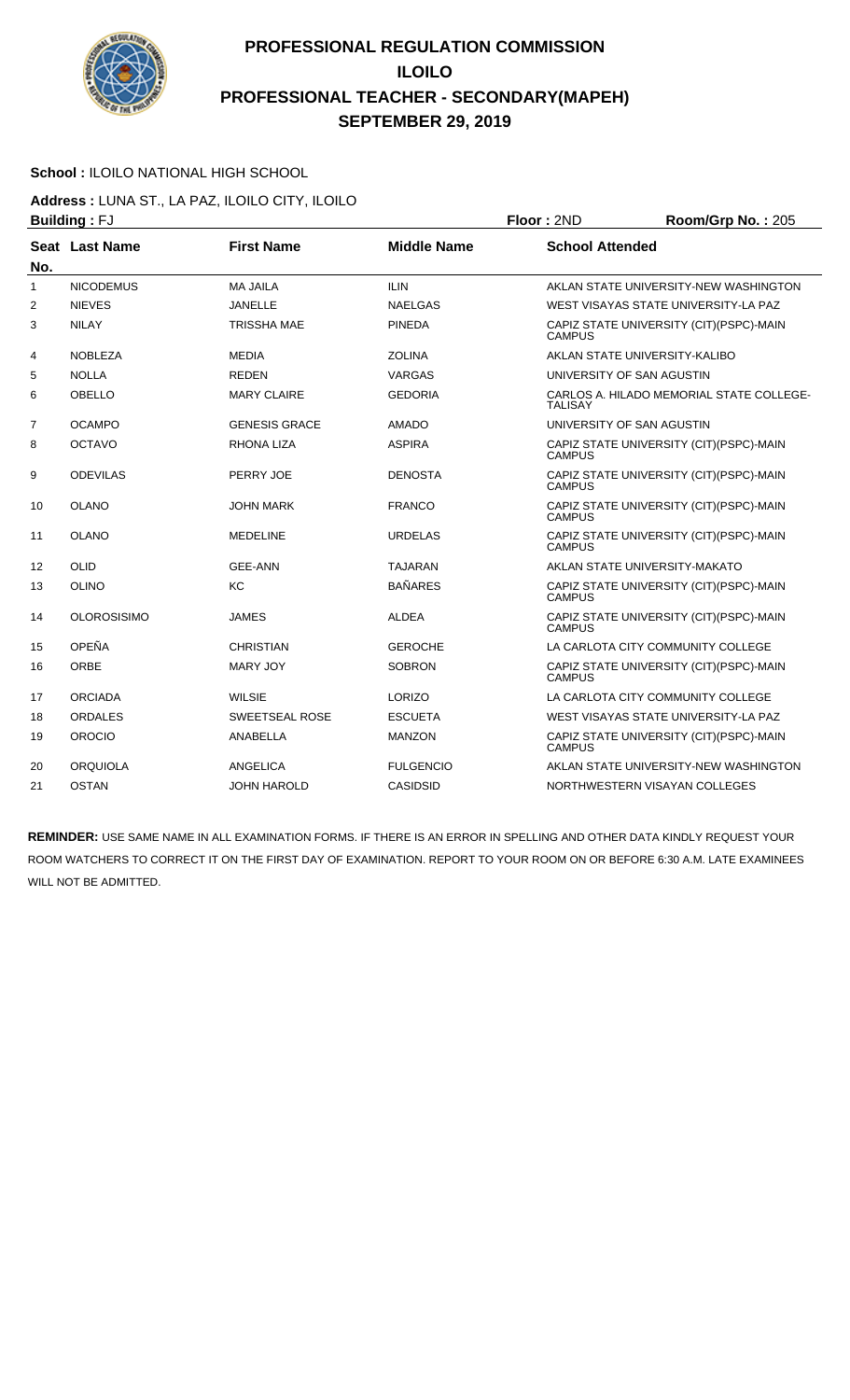

### **School :** ILOILO NATIONAL HIGH SCHOOL

**Address :** LUNA ST., LA PAZ, ILOILO CITY, ILOILO **Building :** FJ **Floor :** 2ND **Room/Grp No. :** 206

| ט ו . מיוועווע<br>שיוג ויטשו |                       |                       |                    |                        |                                          |
|------------------------------|-----------------------|-----------------------|--------------------|------------------------|------------------------------------------|
| No.                          | <b>Seat Last Name</b> | <b>First Name</b>     | <b>Middle Name</b> | <b>School Attended</b> |                                          |
| 1                            | <b>OTE</b>            | LEE JAY               | <b>MONAHAN</b>     |                        | AKLAN STATE UNIVERSITY-NEW WASHINGTON    |
| 2                            | <b>OTIS</b>           | <b>JOHN CHRISTIAN</b> | <b>NONES</b>       |                        | AKLAN STATE UNIVERSITY-MAKATO            |
| 3                            | <b>PACATE</b>         | <b>MARICON</b>        | <b>RAPIZ</b>       |                        | NORTHWESTERN VISAYAN COLLEGES            |
| 4                            | <b>PACIENTE</b>       | <b>CZAR INA</b>       | <b>BRAZAS</b>      |                        | WEST VISAYAS STATE UNIVERSITY-LA PAZ     |
| 5                            | <b>PADASAS</b>        | <b>JONEL</b>          | VALDERAMA          |                        | AKLAN STATE UNIVERSITY-NEW WASHINGTON    |
| 6                            | <b>PADERES</b>        | <b>JENY ANN</b>       | <b>REYES</b>       | <b>CAMPUS</b>          | CAPIZ STATE UNIVERSITY (CIT) (PSPC)-MAIN |
| $\overline{7}$               | <b>PAGAYON</b>        | <b>JONNEL</b>         | <b>LACASTE</b>     |                        | WEST VISAYAS STATE UNIVERSITY-LA PAZ     |
| 8                            | <b>PAGUIO</b>         | <b>JUSTIN IVAN</b>    | <b>PERFAS</b>      |                        | CENTRAL PHILIPPINE ADVENTIST COLLEGE     |
| 9                            | <b>PAGUNTALAN</b>     | <b>DENMARK</b>        | <b>ZAMBRA</b>      |                        | WEST VISAYAS STATE UNIVERSITY-LA PAZ     |
| 10                           | <b>PALABRICA</b>      | <b>JOZZEL ANNE</b>    | <b>ECRAILA</b>     |                        | WEST VISAYAS STATE UNIVERSITY-LA PAZ     |
| 11                           | <b>PALETE</b>         | <b>GLEEM</b>          | <b>VILLARUZ</b>    | <b>CAMPUS</b>          | CAPIZ STATE UNIVERSITY (CIT)(PSPC)-MAIN  |
| 12                           | <b>PALOMA</b>         | <b>SHANE GLAIZA</b>   | COLANGO            |                        | UNIVERSITY OF SAN AGUSTIN                |
| 13                           | <b>PANES</b>          | <b>MARIO NELSON</b>   | <b>ALLONES</b>     |                        | WEST VISAYAS STATE UNIVERSITY-LA PAZ     |
| 14                           | <b>PAPNA</b>          | <b>JONHSON</b>        | <b>PASCUA</b>      |                        | WEST VISAYAS STATE UNIVERSITY-LA PAZ     |
| 15                           | PARAGAT               | <b>LOVAINNE</b>       | <b>LONGAQUIT</b>   |                        | UNIVERSITY OF SAN AGUSTIN                |
| 16                           | <b>PARCON</b>         | RICA JOY              | <b>ALQUISADA</b>   |                        | WEST VISAYAS STATE UNIVERSITY-LA PAZ     |
| 17                           | <b>PARDOS</b>         | <b>GLYMARIA</b>       | <b>NALLONAR</b>    |                        | PALAWAN STATE UNIVERSITY-NARRA           |
| 18                           | <b>PAROHINOG</b>      | <b>MARK JOHN</b>      | <b>RUFIN</b>       |                        | AKLAN STATE UNIVERSITY-NEW WASHINGTON    |
| 19                           | <b>PASTOLERO</b>      | <b>RENALYN</b>        | <b>LASTRADO</b>    |                        | WEST VISAYAS STATE UNIVERSITY-LA PAZ     |
| 20                           | <b>PATATAG</b>        | SIMACO JR             | <b>LUNA</b>        |                        | COLEGIO DE LA PURISIMA CONCEPCION        |
| 21                           | PATIÑO                | <b>JOEVANIE JR</b>    | <b>VILLEGAS</b>    |                        | PHILIPPINE NORMAL UNIVERSITY- VISAYAS    |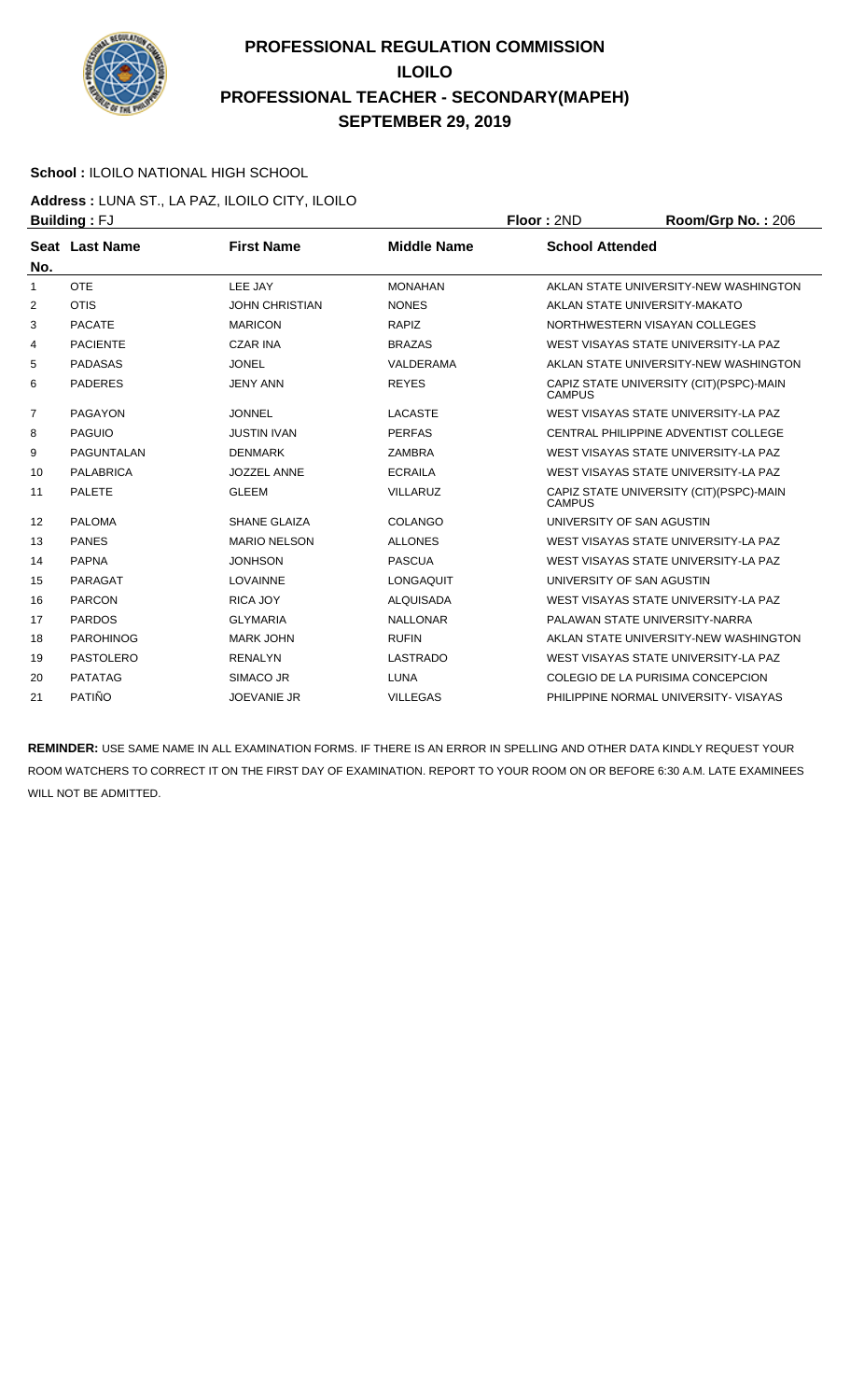

### **School :** ILOILO NATIONAL HIGH SCHOOL

**Address :** LUNA ST., LA PAZ, ILOILO CITY, ILOILO **Building :** FJ **Floor :** 2ND **Room/Grp No. :** 207

|                | ט ו . מיוועווע<br>1 IVVI . ZI IL |                         |                    |                        | 11001111011110111211                     |
|----------------|----------------------------------|-------------------------|--------------------|------------------------|------------------------------------------|
| No.            | Seat Last Name                   | <b>First Name</b>       | <b>Middle Name</b> | <b>School Attended</b> |                                          |
| 1              | <b>PATRICIO</b>                  | <b>ESTEWARD</b>         | <b>ZOLINA</b>      |                        | AKLAN STATE UNIVERSITY-NEW WASHINGTON    |
| 2              | PELAYO                           | <b>JENIA MARIE</b>      | <b>PEROTE</b>      |                        | AKLAN STATE UNIVERSITY-NEW WASHINGTON    |
| 3              | PFÑARANDA                        | <b>CHRISTEL</b>         | <b>GABAN</b>       |                        | WEST VISAYAS STATE UNIVERSITY-LA PAZ     |
| 4              | <b>PENDON</b>                    | <b>MARY JUN</b>         | <b>TARONAS</b>     |                        | WEST VISAYAS STATE UNIVERSITY-LA PAZ     |
| 5              | <b>PERATER</b>                   | <b>MARK LEOBERT</b>     | <b>VILLALON</b>    | <b>TAÑON COLLEGE</b>   |                                          |
| 6              | <b>PEREZ</b>                     | <b>JOY</b>              | <b>GENOVES</b>     | <b>CAMPUS</b>          | CAPIZ STATE UNIVERSITY (CIT) (PSPC)-MAIN |
| $\overline{7}$ | <b>PERUCHO</b>                   | <b>JONALD</b>           | <b>ANTARAN</b>     |                        | NORTHWESTERN VISAYAN COLLEGES            |
| 8              | <b>PINEDA</b>                    | <b>JULIE MAE PINEDA</b> | <b>DEMABILDO</b>   |                        | WEST VISAYAS STATE UNIVERSITY-LA PAZ     |
| 9              | PIÑOL                            | <b>COLEEN ROSE</b>      | CALERO             |                        | WEST VISAYAS STATE UNIVERSITY-LA PAZ     |
| 10             | <b>PINOS</b>                     | <b>NORALYN</b>          | <b>DALIDA</b>      |                        | AKLAN STATE UNIVERSITY-NEW WASHINGTON    |
| 11             | PLANDEZ                          | <b>CRISELLE AILA</b>    | <b>TALIDONG</b>    |                        | WEST VISAYAS STATE UNIVERSITY-LA PAZ     |
| 12             | <b>PORAS</b>                     | <b>JERSON</b>           | <b>ILEDAN</b>      | OF FISHERIES           | AKLAN STATE UNIVERSITY-NATIONAL COLLEGE  |
| 13             | PRADEL                           | <b>KENT JASPER</b>      | <b>NAVARRO</b>     |                        | WEST VISAYAS STATE UNIVERSITY-LA PAZ     |
| 14             | <b>PRADO</b>                     | <b>MARK LANDER</b>      | <b>PABLO</b>       |                        | NORTHWESTERN VISAYAN COLLEGES            |
| 15             | <b>PRIMITIVO</b>                 | <b>GLYDEL</b>           | ARANETA            | <b>CAMPUS</b>          | CAPIZ STATE UNIVERSITY (CIT) (PSPC)-MAIN |
| 16             | <b>PROTACIO</b>                  | <b>KENNEDY</b>          | <b>GADOR</b>       |                        | AKLAN STATE UNIVERSITY-NEW WASHINGTON    |
| 17             | PU-OD                            | <b>CHERRY ANN</b>       | <b>TROPA</b>       |                        | AKLAN STATE UNIVERSITY-MAKATO            |
| 18             | <b>QUIACHON</b>                  | <b>ALLYSA JEAN</b>      | <b>BICLAR</b>      |                        | WEST VISAYAS STATE UNIVERSITY-LA PAZ     |
| 19             | <b>QUINDIPAN</b>                 | <b>MA IVY</b>           | <b>BALADHAY</b>    |                        | WEST VISAYAS STATE UNIVERSITY-LA PAZ     |
| 20             | QUINTANO                         | <b>REYNA ANN</b>        | <b>MARCELINO</b>   |                        | NORTHWESTERN VISAYAN COLLEGES            |
| 21             | QUIRAO                           | <b>MARIANNE JOYCE</b>   | <b>ELIVAREZ</b>    | <b>CAMPUS</b>          | CAPIZ STATE UNIVERSITY (CIT) (PSPC)-MAIN |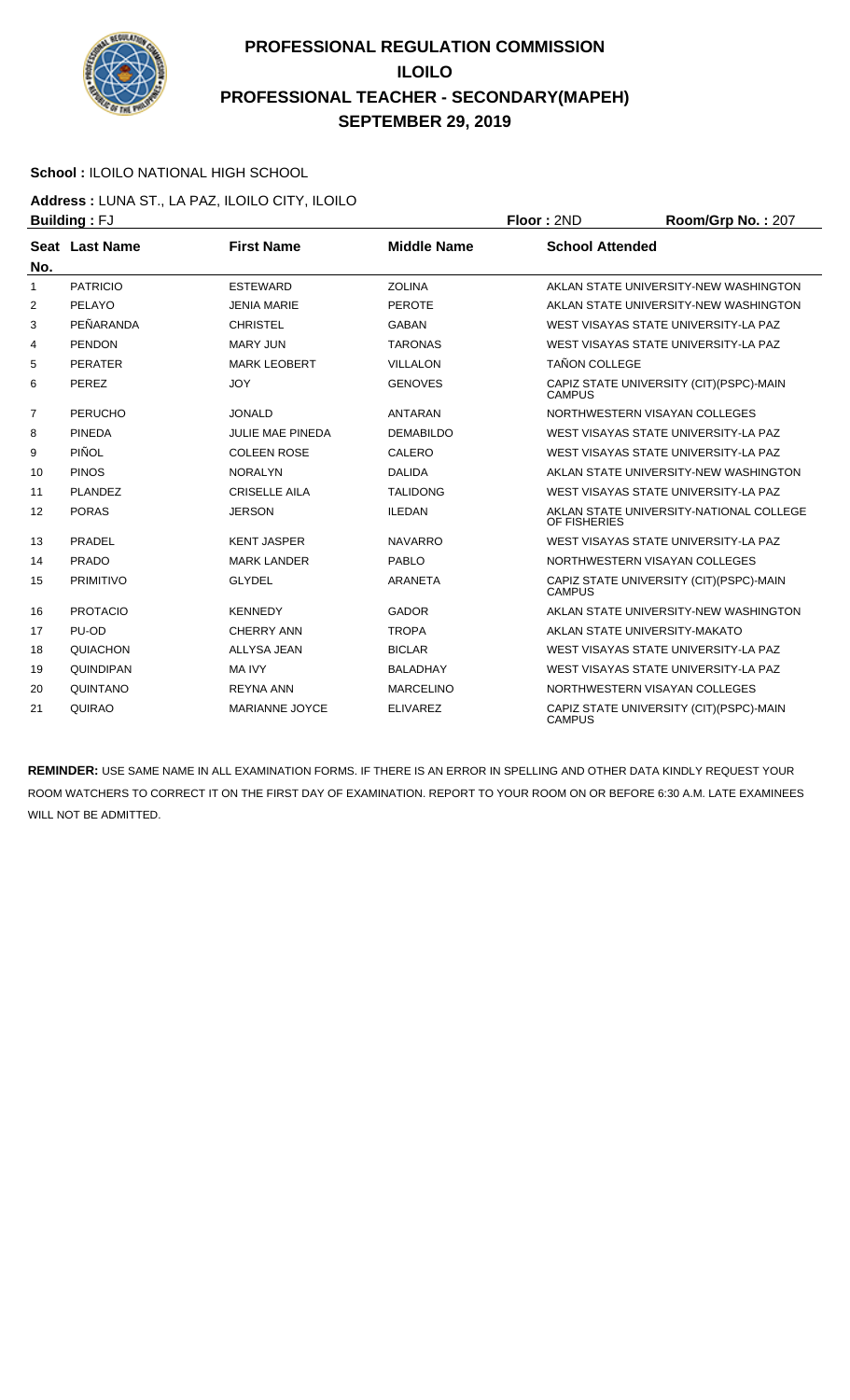

#### **School :** ILOILO NATIONAL HIGH SCHOOL

**Address :** LUNA ST., LA PAZ, ILOILO CITY, ILOILO **Building : SPORTS Floor : 1ST Room/Grp No. : 1** 

|                | Pananig . UI UITIU |                          |                    | .                                                         |
|----------------|--------------------|--------------------------|--------------------|-----------------------------------------------------------|
| No.            | Seat Last Name     | <b>First Name</b>        | <b>Middle Name</b> | <b>School Attended</b>                                    |
| 1              | <b>RABANZO</b>     | <b>ELA VERGINIA</b>      | <b>NAVARRO</b>     | CAPIZ STATE UNIVERSITY (CIT) (PSPC)-MAIN<br><b>CAMPUS</b> |
| $\overline{2}$ | <b>RAMOS</b>       | <b>RHODA</b>             | <b>HILARIO</b>     | AKLAN STATE UNIVERSITY-NEW WASHINGTON                     |
| 3              | <b>RANOCO</b>      | <b>ANALYN</b>            | <b>JULIANO</b>     | NORTHWESTERN VISAYAN COLLEGES                             |
| 4              | <b>RECARE</b>      | <b>OLIVER</b>            | <b>AGUINALDO</b>   | WEST VISAYAS STATE UNIVERSITY-LA PAZ                      |
| 5              | <b>REFULGENTE</b>  | <b>GERUEL MATTHEW</b>    | <b>TOLEDO</b>      | AKLAN STATE UNIVERSITY-NEW WASHINGTON                     |
| 6              | <b>REFULGENTE</b>  | <b>KAISSAN</b>           | <b>TONITO</b>      | AKLAN STATE UNIVERSITY-NEW WASHINGTON                     |
| $\overline{7}$ | <b>REGALADO</b>    | <b>GLEA</b>              | <b>GABINO</b>      | AKLAN STATE UNIVERSITY-NATIONAL COLLEGE<br>OF FISHERIES   |
| 8              | <b>REGALADO</b>    | <b>JOLYN</b>             | <b>TARIO</b>       | AKLAN STATE UNIVERSITY-NEW WASHINGTON                     |
| 9              | <b>REMEGIO</b>     | <b>JESSA MAE</b>         | <b>FLAVIANO</b>    | AKLAN STATE UNIVERSITY-NEW WASHINGTON                     |
| 10             | <b>RESENTE</b>     | PREACH JOY               |                    | CAPIZ STATE UNIVERSITY (CIT) (PSPC)-MAIN<br><b>CAMPUS</b> |
| 11             | <b>ROMAGOS</b>     | <b>MARIAN RICA</b>       | <b>MENDOZA</b>     | NORTHWESTERN VISAYAN COLLEGES                             |
| 12             | <b>ROMAQUIN</b>    | <b>EMMANUEL</b>          | <b>ISAGRE</b>      | AKLAN STATE UNIVERSITY-KALIBO                             |
| 13             | <b>RONDAEL</b>     | <b>GEROVIL GWENDOLYN</b> | <b>VILLORENTE</b>  | WEST VISAYAS STATE UNIVERSITY-LA PAZ                      |
| 14             | <b>ROQUE</b>       | <b>KRISTINE MARIE</b>    | <b>SANTAMENA</b>   | WEST VISAYAS STATE UNIVERSITY-LA PAZ                      |
| 15             | <b>ROSALINA</b>    | <b>EVA MAE</b>           | LANTACO            | <b>TAÑON COLLEGE</b>                                      |
| 16             | <b>ROSE</b>        | <b>ALGER</b>             | <b>LAURETO</b>     | NORTHWESTERN VISAYAN COLLEGES                             |
| 17             | <b>RUIZ</b>        | <b>ALONDRA KATE</b>      | <b>NADURA</b>      | NORTHWESTERN VISAYAN COLLEGES                             |
| 18             | <b>SAGARAN</b>     | <b>MELVIN JAMES</b>      | <b>PADILLA</b>     | WEST VISAYAS STATE UNIVERSITY-LA PAZ                      |
| 19             | <b>SALINAS</b>     | <b>ARNOLD</b>            | <b>LILISA</b>      | WEST VISAYAS STATE UNIVERSITY-LA PAZ                      |
| 20             | <b>SALVADOR</b>    | <b>ROSALY</b>            | <b>BANCE</b>       | CAPIZ STATE UNIVERSITY (CIT) (PSPC)-MAIN<br><b>CAMPUS</b> |
| 21             | <b>SAMAR</b>       | <b>JOSHUA</b>            | <b>LASTIMOSO</b>   | NORTHWESTERN VISAYAN COLLEGES                             |
| 22             | <b>SANCHO</b>      | <b>JOAL</b>              | <b>ESEO</b>        | <b>WEST NEGROS COLLEGE</b>                                |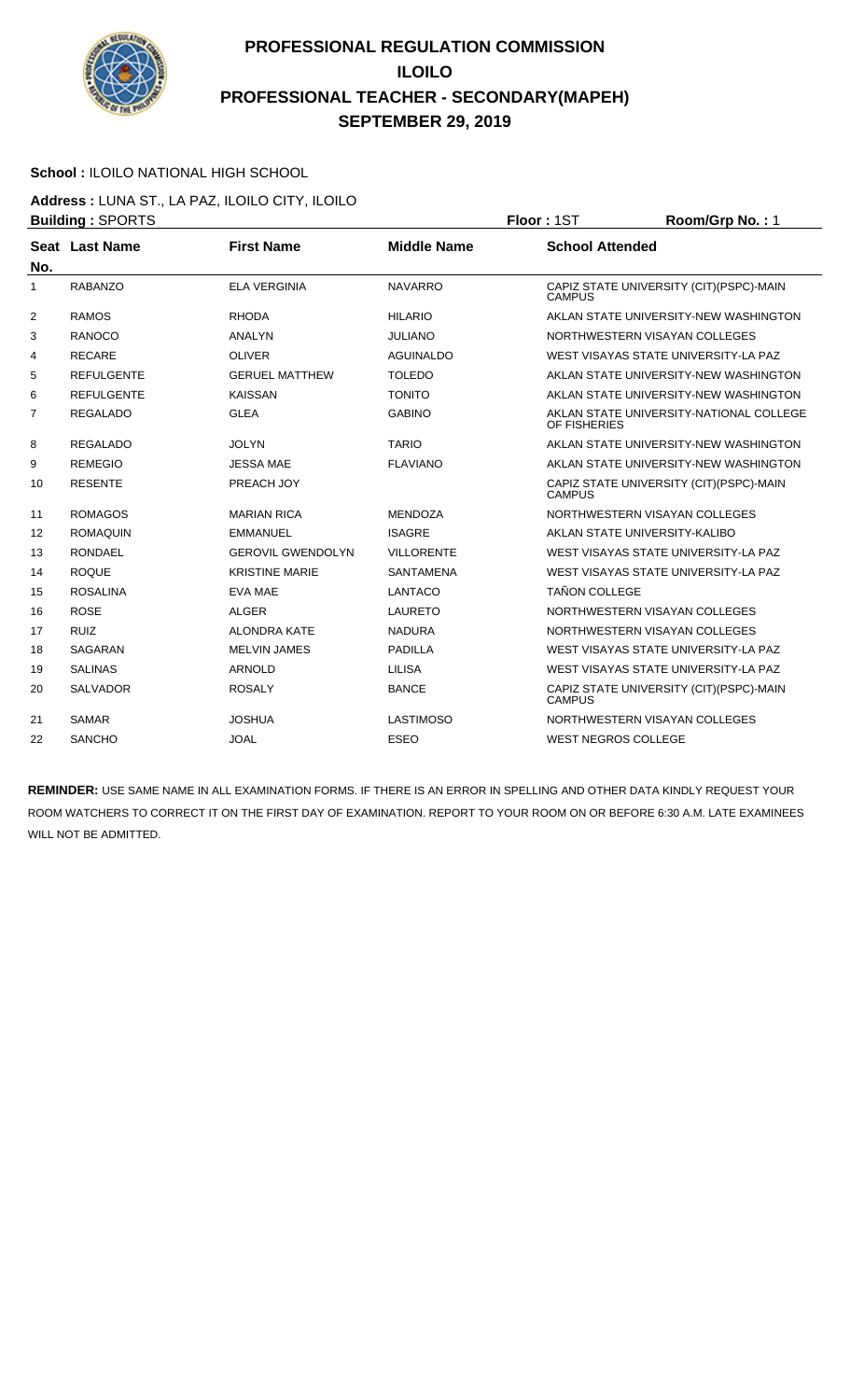

#### **School :** ILOILO NATIONAL HIGH SCHOOL

**Address :** LUNA ST., LA PAZ, ILOILO CITY, ILOILO **Building : SPORTS Floor : 1ST Room/Grp No. : 2** 

| No.            | Seat Last Name   | <b>First Name</b>      | <b>Middle Name</b> | <b>School Attended</b>                                         |
|----------------|------------------|------------------------|--------------------|----------------------------------------------------------------|
| $\mathbf{1}$   | <b>SANCIO</b>    | <b>ERIKA SHANE</b>     | <b>BILBAO</b>      | UNIVERSITY OF SAN AGUSTIN                                      |
| 2              | <b>SANGIL</b>    | <b>KAREN JOY</b>       | <b>ESTETA</b>      | WEST VISAYAS STATE UNIVERSITY-LA PAZ                           |
| 3              | <b>SANGRONES</b> | PRINCESS MAE           | <b>LABTO</b>       | CAPIZ STATE UNIVERSITY (CIT) (PSPC)-MAIN<br><b>CAMPUS</b>      |
| 4              | SANO             | SAMANTHA CLARISSE      | <b>SOLANO</b>      | WEST VISAYAS STATE UNIVERSITY-LA PAZ                           |
| 5              | <b>SANTOS</b>    | <b>ZAIRAH MAMSELLE</b> | <b>ENGANA</b>      | <b>CENTRAL PHILIPPINE UNIVERSITY</b>                           |
| 6              | <b>SARANILLO</b> | <b>KARINA</b>          | SARO-AY            | WEST VISAYAS STATE UNIVERSITY-HIMAMAYLAN,<br>NEGROS OCCIDENTAL |
| $\overline{7}$ | SASI             | <b>BREECH CAESAR</b>   | <b>RAQUINEL</b>    | WEST VISAYAS STATE UNIVERSITY-LA PAZ                           |
| 8              | <b>SELAGIORA</b> | <b>JONALYN</b>         | <b>ELEUTERIA</b>   | CAPIZ STATE UNIVERSITY (CIT) (PSPC)-MAIN<br><b>CAMPUS</b>      |
| 9              | <b>SEVILLO</b>   | <b>CHARLENE</b>        | <b>DELA TORRE</b>  | WEST VISAYAS STATE UNIVERSITY-LA PAZ                           |
| 10             | <b>SIASAT</b>    | <b>DEXTER JESS</b>     | <b>SAPELINO</b>    | WEST VISAYAS STATE UNIVERSITY-LA PAZ                           |
| 11             | <b>SIASOL</b>    | <b>JASON DAVE</b>      | <b>VILI</b>        | CAPIZ STATE UNIVERSITY (CIT)(PSPC)-MAIN<br><b>CAMPUS</b>       |
| 12             | <b>SICUANDO</b>  | MHARJULYN              | FAMALO-AN          | WEST VISAYAS STATE UNIVERSITY-LA PAZ                           |
| 13             | <b>SILVA</b>     | <b>JEARMAY</b>         | <b>CAPEÑANES</b>   | <b>CENTRAL PHILIPPINE UNIVERSITY</b>                           |
| 14             | <b>SIMORA</b>    | <b>NOREN MAR</b>       | <b>TALLEDO</b>     | WEST VISAYAS STATE UNIVERSITY-LA PAZ                           |
| 15             | <b>SINGULAR</b>  | <b>MECAH JOY</b>       | <b>GIMENO</b>      | CAPIZ STATE UNIVERSITY (CIT) (PSPC)-MAIN<br><b>CAMPUS</b>      |
| 16             | <b>SIOCO</b>     | <b>MARY ROSE</b>       | <b>MAQUIRANG</b>   | CAPIZ STATE UNIVERSITY (CIT) (PSPC)-MAIN<br><b>CAMPUS</b>      |
| 17             | <b>SION</b>      | <b>MELODY</b>          | <b>PALIGUMBA</b>   | CAPIZ STATE UNIVERSITY (CIT) (PSPC)-MAIN<br><b>CAMPUS</b>      |
| 18             | <b>SOLIS</b>     | <b>HARRIS LAWRENCE</b> | <b>ECTO</b>        | CAPIZ STATE UNIVERSITY (CIT) (PSPC)-MAIN<br><b>CAMPUS</b>      |
| 19             | SONIDO           | <b>MA ANGELI</b>       | <b>RETIRADO</b>    | WEST VISAYAS STATE UNIVERSITY-LA PAZ                           |
| 20             | SONIO            | <b>EVELYN</b>          | <b>BONSATO</b>     | CAPIZ STATE UNIVERSITY-BURIAS                                  |
| 21             | <b>SORIANO</b>   | <b>ELYKKA</b>          | <b>GALLAZA</b>     | WEST VISAYAS STATE UNIVERSITY-LA PAZ                           |
| 22             | <b>SORIANO</b>   | <b>LADY ANA</b>        | <b>APOLINARIO</b>  | CAPIZ STATE UNIVERSITY (CIT)(PSPC)-MAIN<br><b>CAMPUS</b>       |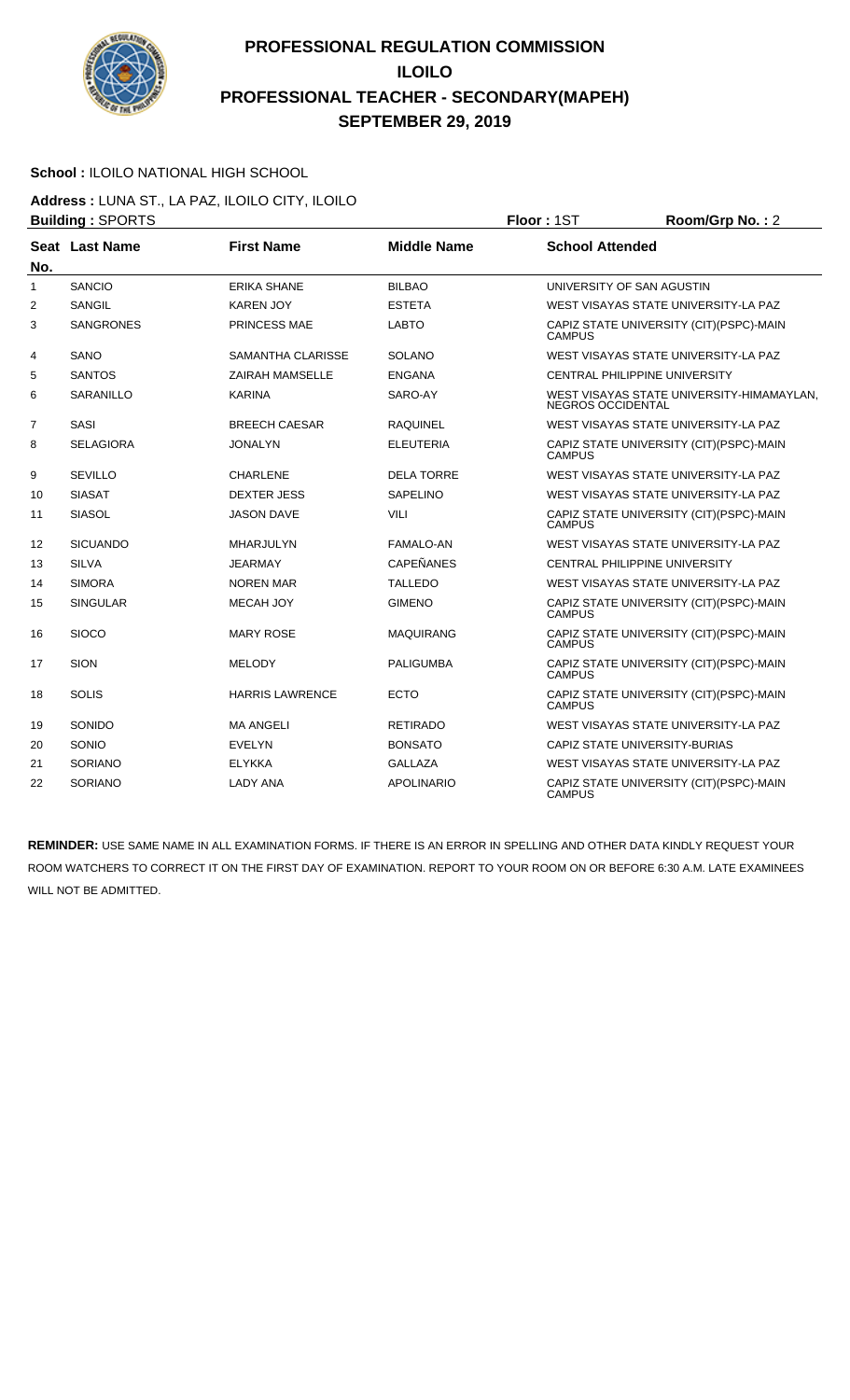

#### **School :** ILOILO NATIONAL HIGH SCHOOL

**Address :** LUNA ST., LA PAZ, ILOILO CITY, ILOILO **Building : SPORTS Floor : 2ND Room/Grp No. : 3** 

|                | Pananig . Or Orvi O |                      |                    | .<br>1100111101101101                                      |
|----------------|---------------------|----------------------|--------------------|------------------------------------------------------------|
| No.            | Seat Last Name      | <b>First Name</b>    | <b>Middle Name</b> | <b>School Attended</b>                                     |
| 1              | SOTILLO             | <b>JAN CHRISTIAN</b> |                    | AKLAN STATE UNIVERSITY-NEW WASHINGTON                      |
| 2              | <b>SUGAPONG</b>     | <b>ROSELLE</b>       | <b>JUANICO</b>     | AKLAN STATE UNIVERSITY-NEW WASHINGTON                      |
| 3              | <b>SULATRA</b>      | <b>NEIL OLIVER</b>   | <b>GUIDORIAGAO</b> | WEST VISAYAS STATE UNIVERSITY-LA PAZ                       |
| 4              | <b>TABTAB</b>       | <b>NIKKO</b>         | <b>BOFILL</b>      | CAPIZ STATE UNIVERSITY (CIT) (PSPC)-MAIN<br><b>CAMPUS</b>  |
| 5              | <b>TAGUIWALO</b>    | <b>RIZA</b>          | <b>TAMONDONG</b>   | CARLOS A. HILADO MEMORIAL STATE COLLEGE-<br><b>TALISAY</b> |
| 6              | <b>TAMPOS</b>       | <b>GARMEL</b>        | <b>DAGONOY</b>     | AKLAN STATE UNIVERSITY-MAKATO                              |
| $\overline{7}$ | <b>TAN</b>          | <b>MARIZ</b>         | <b>SERRA</b>       | UNIVERSITY OF SAN AGUSTIN                                  |
| 8              | <b>TAN</b>          | <b>MOIRA CLAIRE</b>  | <b>TRINIDAD</b>    | WEST VISAYAS STATE UNIVERSITY-LA PAZ                       |
| 9              | <b>TANALEON</b>     | JZ DEE               |                    | CAPIZ STATE UNIVERSITY (CIT) (PSPC)-MAIN<br><b>CAMPUS</b>  |
| 10             | <b>TAÑEDO</b>       | <b>HERBERT JR</b>    | <b>SOLOMON</b>     | LA CARLOTA CITY COMMUNITY COLLEGE                          |
| 11             | <b>TARROSA</b>      | <b>DAISY GRACE</b>   | <b>SASDANE</b>     | WEST VISAYAS STATE UNIVERSITY-LA PAZ                       |
| 12             | <b>TATON</b>        | <b>RYAN</b>          | <b>ESCABILLAS</b>  | WEST VISAYAS STATE UNIVERSITY-LA PAZ                       |
| 13             | <b>TEFORA</b>       | SHIELLA MAE          | <b>MANALO</b>      | AKLAN STATE UNIVERSITY-MAKATO                              |
| 14             | <b>TEJADA</b>       | <b>VIA</b>           | <b>GONZALES</b>    | AKLAN STATE UNIVERSITY-MAKATO                              |
| 15             | <b>TEMANA</b>       | ALYSSHA JANE         | ABELENDE           | WEST VISAYAS STATE UNIVERSITY-LA PAZ                       |
| 16             | <b>TEMPORAZA</b>    | <b>MYRA</b>          | <b>ESCALONA</b>    | AKLAN STATE UNIVERSITY-MAKATO                              |
| 17             | <b>TEODOSIO</b>     | <b>MARY CRIS</b>     | VILLANUEVA         | AKLAN STATE UNIVERSITY-NEW WASHINGTON                      |
| 18             | <b>TERSOL</b>       | <b>JERIC</b>         | <b>DUMALAOG</b>    | AKLAN STATE UNIVERSITY-MAKATO                              |
| 19             | <b>TESORERO</b>     | <b>VIA</b>           | <b>OLID</b>        | AKLAN STATE UNIVERSITY-MAKATO                              |
| 20             | <b>TIWANA</b>       | <b>SOFIA FAYE</b>    | <b>CONSTANTINO</b> | WEST VISAYAS STATE UNIVERSITY-LA PAZ                       |
| 21             | <b>TOLEDO</b>       | <b>FRENZ</b>         | <b>OLANGA</b>      | AKLAN STATE UNIVERSITY-NEW WASHINGTON                      |
| 22             | <b>TONDING</b>      | <b>RAYMART</b>       | <b>CALUMPITA</b>   | JOHN B. LACSON FOUNDATION MARITIME<br>UNIVERSITY-MOLO      |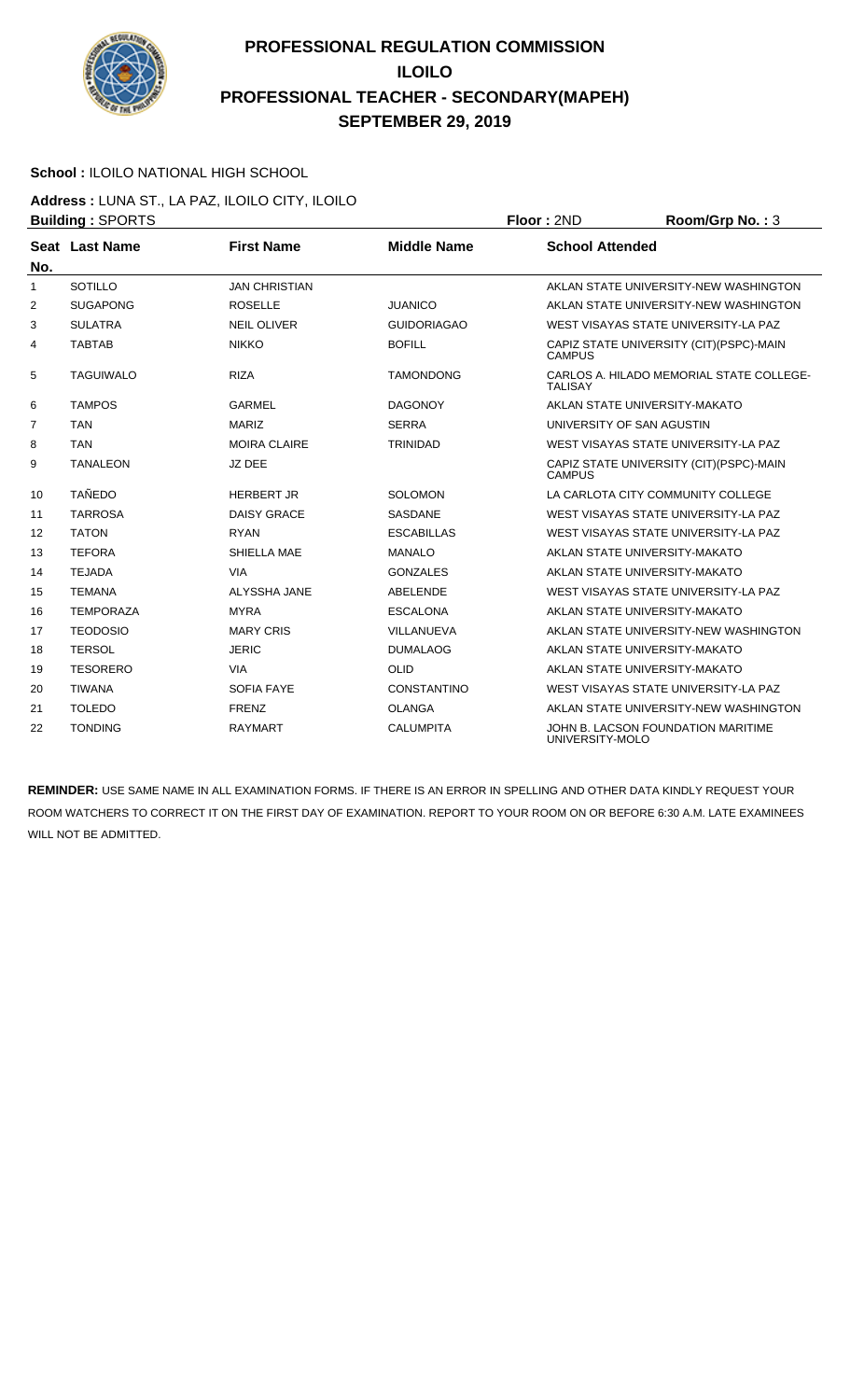

#### **School :** ILOILO NATIONAL HIGH SCHOOL

**Address :** LUNA ST., LA PAZ, ILOILO CITY, ILOILO **Building : SPORTS Floor : 2ND Room/Grp No. : 4** 

|                | ט ועוש וש בשווועווע |                       |                    | .                                                         |
|----------------|---------------------|-----------------------|--------------------|-----------------------------------------------------------|
| No.            | Seat Last Name      | <b>First Name</b>     | <b>Middle Name</b> | <b>School Attended</b>                                    |
| 1              | <b>TORDECILLAS</b>  | <b>JEWSRON</b>        | <b>GARCIA</b>      | AKLAN STATE UNIVERSITY-MAKATO                             |
| $\overline{2}$ | <b>TORNEA</b>       | <b>BERNADINNE</b>     | CANO               | PHILIPPINE NORMAL UNIVERSITY-VISAYAS                      |
| 3              | <b>TORRATO</b>      | <b>SHOWIE MHAR</b>    | <b>TOLENTINO</b>   | <b>WEST NEGROS COLLEGE</b>                                |
| 4              | <b>TRAJE</b>        | <b>MARK ALEX</b>      | <b>IRABON</b>      | AKLAN STATE UNIVERSITY-MAKATO                             |
| 5              | <b>TRAJE</b>        | MARVIE JOY            | <b>BAROWA</b>      | AKLAN STATE UNIVERSITY-MAKATO                             |
| 6              | <b>TUGO</b>         | JULIE ANN             | <b>MOLO</b>        | NORTHWESTERN VISAYAN COLLEGES                             |
| $\overline{7}$ | <b>TULIO</b>        | <b>ROSELYN</b>        | <b>MILO</b>        | WEST VISAYAS STATE UNIVERSITY-LA PAZ                      |
| 8              | <b>TUPAZ</b>        | <b>CHRISTIAN</b>      | <b>SALVADOR</b>    | <b>FILAMER CHRISTIAN COLLEGE</b>                          |
| 9              | <b>TUPAZ</b>        | <b>ROSE ANN</b>       | <b>OLUNAN</b>      | AKLAN STATE UNIVERSITY-NATIONAL COLLEGE<br>OF FISHERIES   |
| 10             | <b>TUPAZ</b>        | SHIELA ANN            | <b>ALABA</b>       | CAPIZ STATE UNIVERSITY (CIT)(PSPC)-MAIN<br><b>CAMPUS</b>  |
| 11             | <b>UDAD</b>         | <b>NATHALIE SHANE</b> | <b>BATA-ANON</b>   | COLEGIO DE LA PURISIMA CONCEPCION                         |
| 12             | <b>UGBINADA</b>     | MARY JOY              | CANILLAS           | <b>TAÑON COLLEGE</b>                                      |
| 13             | <b>UMAYAM</b>       | <b>LEIGH MONIQUE</b>  | <b>DELGADO</b>     | AKLAN STATE UNIVERSITY-NATIONAL COLLEGE<br>OF FISHERIES   |
| 14             | VAJE                | <b>LYCA YVON</b>      | CABBAB             | CAPIZ STATE UNIVERSITY (CIT)(PSPC)-MAIN<br><b>CAMPUS</b>  |
| 15             | VALAD-ON            | <b>GRACE RONIVIE</b>  | LAYSON             | CAPIZ STATE UNIVERSITY (CIT)(PSPC)-MAIN<br><b>CAMPUS</b>  |
| 16             | VALAD-ON            | MABELLE               | <b>VELADO</b>      | CAPIZ STATE UNIVERSITY (CIT) (PSPC)-MAIN<br><b>CAMPUS</b> |
| 17             | <b>VALENCIA</b>     | MIKE JHUN             | <b>DETARO</b>      | WEST VISAYAS STATE UNIVERSITY-LA PAZ                      |
| 18             | VALENZUELA          | ANGELENE              | <b>DIESTRO</b>     | CAPIZ STATE UNIVERSITY (CIT) (PSPC)-MAIN<br><b>CAMPUS</b> |
| 19             | <b>VALERIO</b>      | <b>MARK ADRIAN</b>    | CONDEZ             | <b>CENTRAL PHILIPPINE UNIVERSITY</b>                      |
| 20             | <b>VEEDOR</b>       | <b>JANE CYNDEL</b>    | <b>AURELIO</b>     | CAPIZ STATE UNIVERSITY (CIT) (PSPC)-MAIN<br><b>CAMPUS</b> |
| 21             | <b>VELOSO</b>       | ANGELINE              | <b>LEGASPI</b>     | WEST VISAYAS STATE UNIVERSITY-LA PAZ                      |
| 22             | <b>VENTILACION</b>  | <b>SYDNEY</b>         | <b>SALVADOR</b>    | WEST VISAYAS STATE UNIVERSITY-LA PAZ                      |